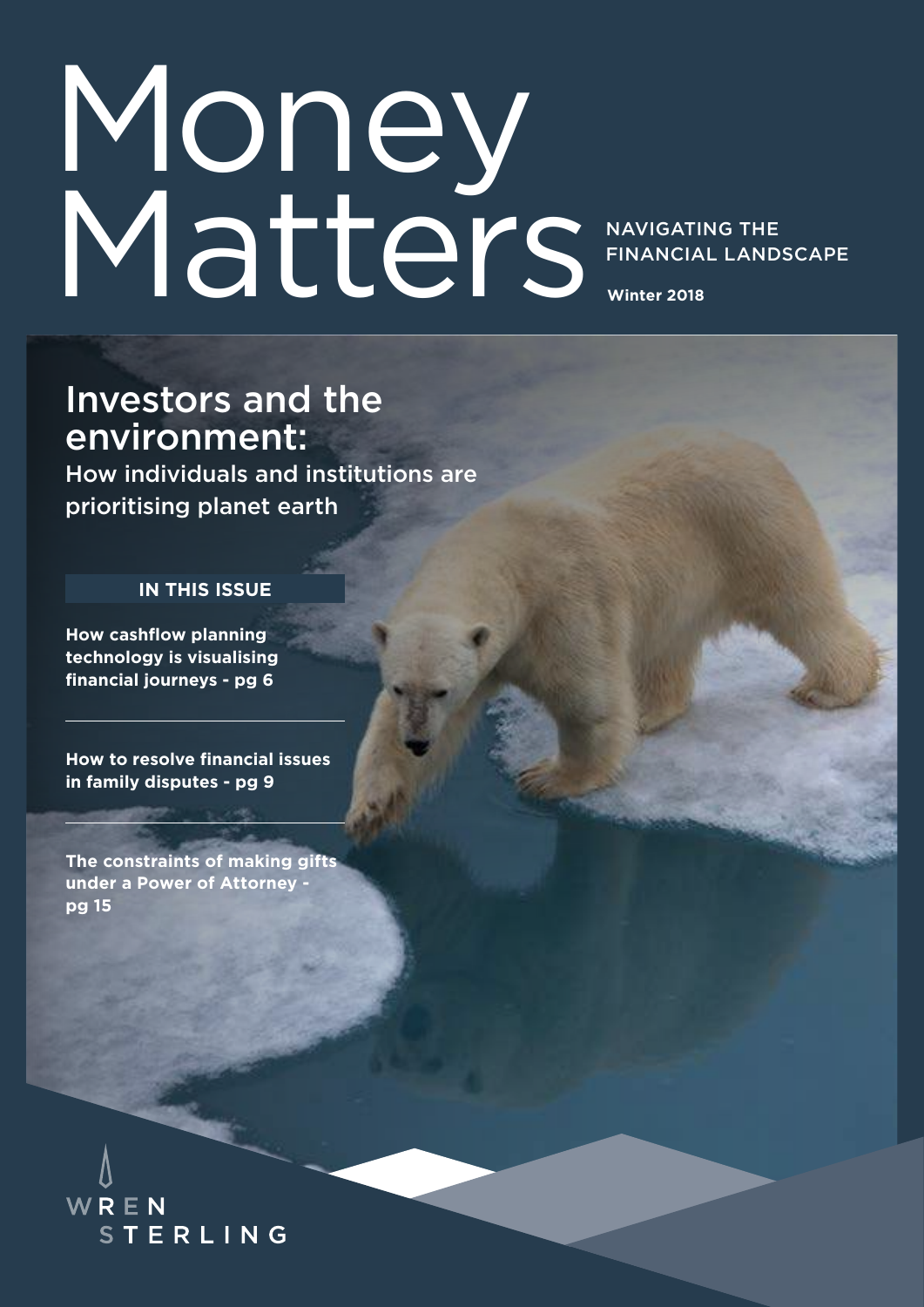### IN THIS ISSUE

#### 3

How investors are supporting environmental and ethical causes 6

Cashflow planning: visualising financial journeys  $\overline{q}$ Resolving financial issues in disputes 12 How to avoid a pension scam 15

The constraints of making gifts under a Power of Attorney 18

Best practice running a business  $21$ The importance of pension scheme

governance

#### **EDITORIAL TEAM**

**Magazine Editor Nick Moules** nick.moules@wrensterling.com

**Magazine Copywriter**

**Emily Bowen** emily.bowen@wrensterling.com

All images supplied by iStock.com

#### **CONTRIBUTORS**

Freeths LLP Rodliffe Accounting James Hay Partnership

#### **CONTACT**

We welcome your feedback: **Wren Sterling** Castle Marina Road Castle Bridge Office Village Nottingham NG7 1TN

 www.wrensterling.com in company/wren-sterling f /wrensterlingfp ■ @wrensterling

Please note: The articles within Money Matters are for general information only and are not intended as investment, tax, legal, or other forms of advice. The Financial Conduct Authority does not regulate taxation and trust advice, legal and accountancy services. Please remember that investments can fall as well as rise, and the return from them may go down as well as up, is not guaranteed, and you may not get back the amount you invested. You should always obtain independent, professional advice for your own particular situation.



### Welcome to the Winter 2018 edition of Money Matters.

As the timeline towards Brexit becomes shorter, it's becoming even more prominent in our sense of national direction and is dividing debate more fervently than ever before. As financial advisers, we're paying close attention to the process and working with our investment partners to make sure we're as prepared as we can be for the outcome.

Life does go on outside of Brexit of course, and our articles focus on a typically wide range of issues including an interesting trend among institutions and individuals towards investing and donating for the environment. I believe this adds a lot to the ongoing debate around the purpose of investments.

Cashflow planning has been in use for some time and thanks to advances in technology we can now visually demonstrate how decisions impact clients in later life. This will be hugely valuable for clients and advisers alike as it brings financial planning to life.

A number of our clients are entrepreneurial company directors, partners or self-employed, so there are interesting hints and tips from Rodliffe Accounting on best practice and technology when starting a business. Likewise, running a company comes with auto-enrolment responsibilities and the big area of focus for the regulator is scheme governance, amid concerns of failures throughout the industry.

There are valuable contributions from Freeths on reconciliation and James Hay tackles the increasingly relevant topic of acting under Power of Attorney. We've pushed this topic a few times because we believe in positive action to prevent distress at such times. It's a complicated area and one that certainly requires an expert.

As ever, should any of the articles in this magazine cause you to want to review your financial planning arrangements, please get in touch with your adviser directly.

Yours sincerely,

an yan

Ian Halley Chief Executive Officer Wren Sterling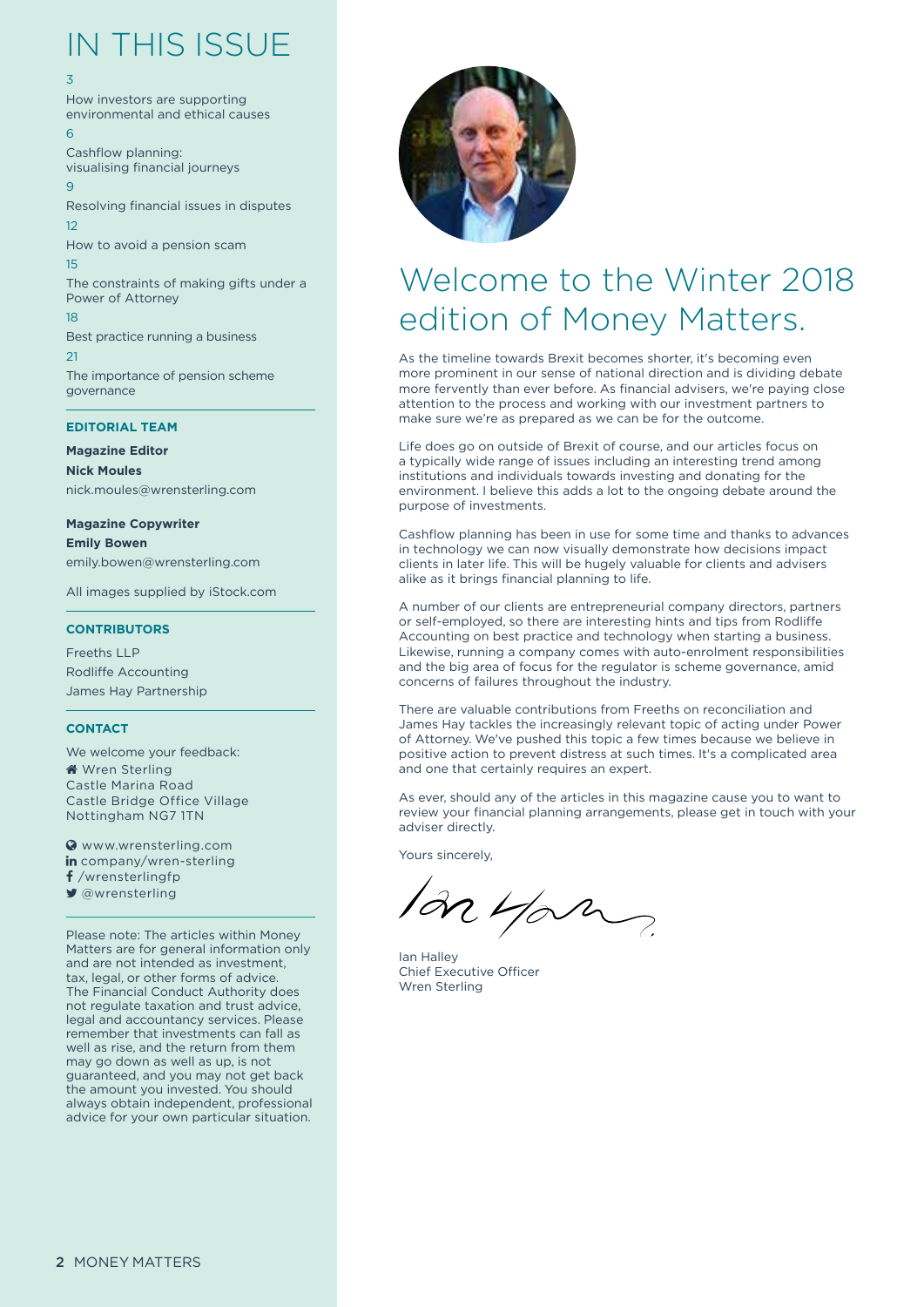## How investors are supporting environmental and Five crucial questions to help you ethical causes



N ick Moules, Head of Marketing, Wren Sterling

When many of us think about our legacy, we think financially. How much could we leave our descendants and how should it be structured? Both very common questions for financial advisers, but increasingly people are considering the legacy of the planet and the society they're leaving behind and want to make a financial difference. This is being evidenced by their investment preferences and charitable bequests in Wills.

According to Smee & Ford, in its most recent edition of its Legacy Trends report, 6.1% of the population leave a charitable bequest in a Will.

The Legacy Trends report's five-year trends show how the pattern of giving is shifting over time as the proportion of legacies received from the 'greatest' generation (aged 92 plus) falls and the legacies left by the 'silent' generation (aged between 92 and 73) and 'baby boomer' generation (aged between 72 and 54) begin to emerge.

#### **Key findings from the Legacy Trends report**

- Legacy income is between £2.8 billion and £2.9 billion the largest ever reported.
- There were 36,445 charitable estates in 2017 which is consistent with the number recorded in 2016.
- The general longer-term trend is that the number of charitable estates is increasing.
- Charitable estates were worth £17.9 billion in 2017 growing by over £1.8 billion over the year period, pushing up residual donations.
- 15.6% of the value of charitable estates (donor wealth) went to charities.
- 6.1% of the population leave a bequest in a Will.
- 122,144 bequests were contained in Wills in 2017<sup>i</sup>.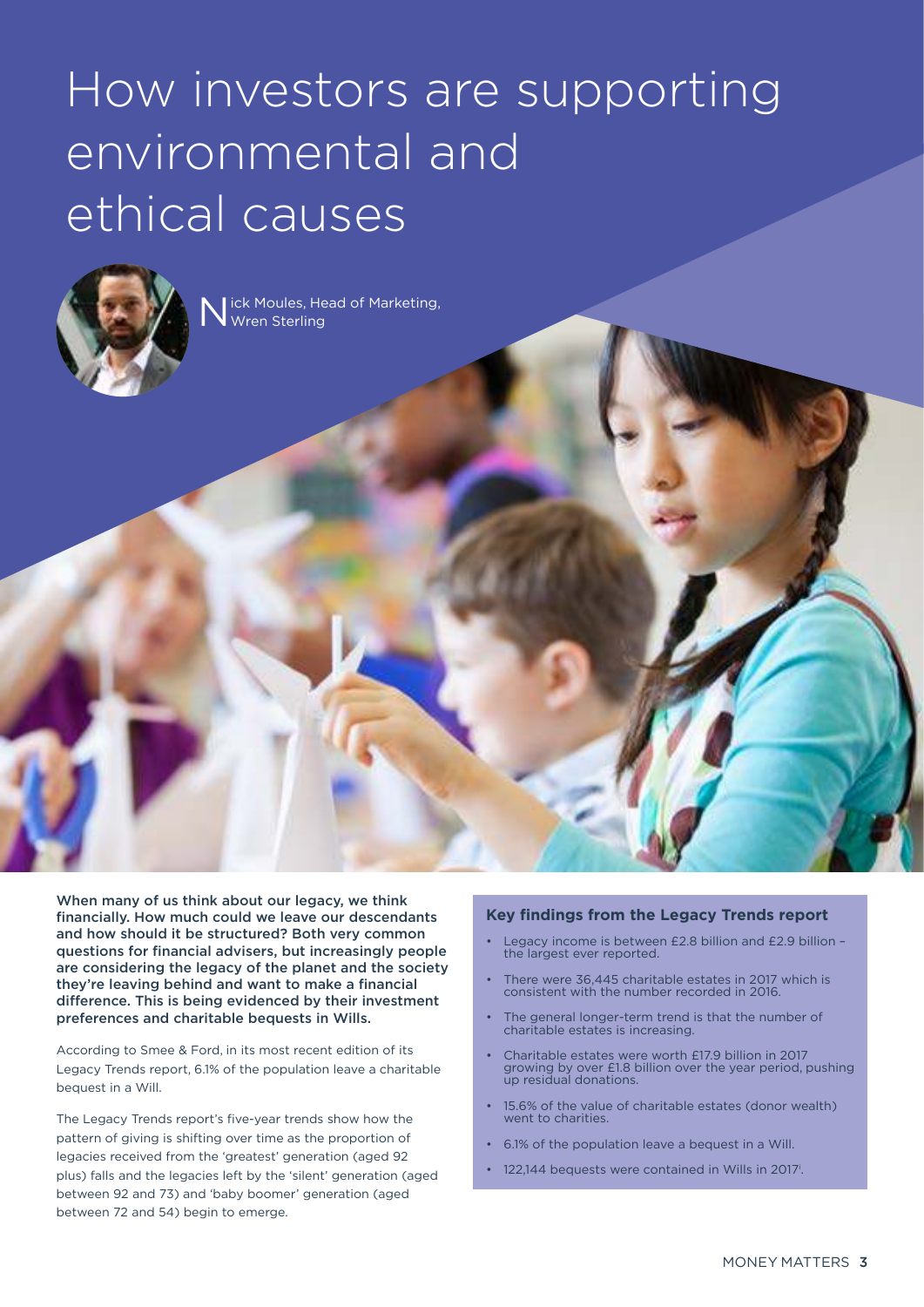#### **Environmental causes on the rise**

Overseas aid and environmental organisations have seen the most growth in supporters, and now sit within the top five causal areas for gains in legacy supporters. The cause of this could be increasing publicity through the media – for example David Attenborough's Blue Planet has been widely praised for drawing attention to the ocean's plastic problem.

However, the cause with the highest increase in legacy supporters is medical welfare, followed by sport and recreation, and rescue services. The report reveals that religious organisations have seen the largest fall in legacy supporters over the past five years. This is followed by hospitals, aged, children and youth, and disabled charities.<sup>ii</sup>

As financial planners, it's important that we mention the benefits of philanthropy, which could explain some of its growth. When ten per cent of an estate is left to a registered charity, the Inheritance Tax payable over the Nil Rate Band is reduced from 40 per cent to 36 per cent.

This trend is encouraging for supporters of environmental causes though. Back in 2007, less than two per cent of UK charitable grants went towards environmental concerns, and only five per cent of the £8bn donated annually by private individuals went to green charities.<sup>iii</sup>

At an individual charity level it is the most recognisable brands at the top with little emphasis on environmental or ethical causes.

#### **Legacy income of top 10 charitable organisations in 2016/17**

- Cancer Research £186.6m
- Royal National Lifeboat Institution £130.5m
- Royal Society for the Prevention of Cruelty to Animals £78.6m
- Macmillan Cancer Support £76.7m
- British Heart Foundation £73.3m
- The National Trust £61.6m
- Salvation Army Trust £50.4m
- The Guide Dogs for the Blind Association £47.9 m
- PDSA £45.1m
- Royal National Institute of Blind People £41.7m

It's possible that the recent report by the Intergovernmental Panel on Climate Change (IPCC), which issued a stark warning on the state of the planet, could influence the charitable giving decisions of people in life and when they consider the world they're leaving behind.

#### **Investors making money talk**

Perhaps surprisingly, investors are playing a key role in the lobbying effort to convince governments across the world to adhere to commitments made in the Paris accord. One might



#### 600 **Causes by the combined annual change in the number of supporters (2013-2017)**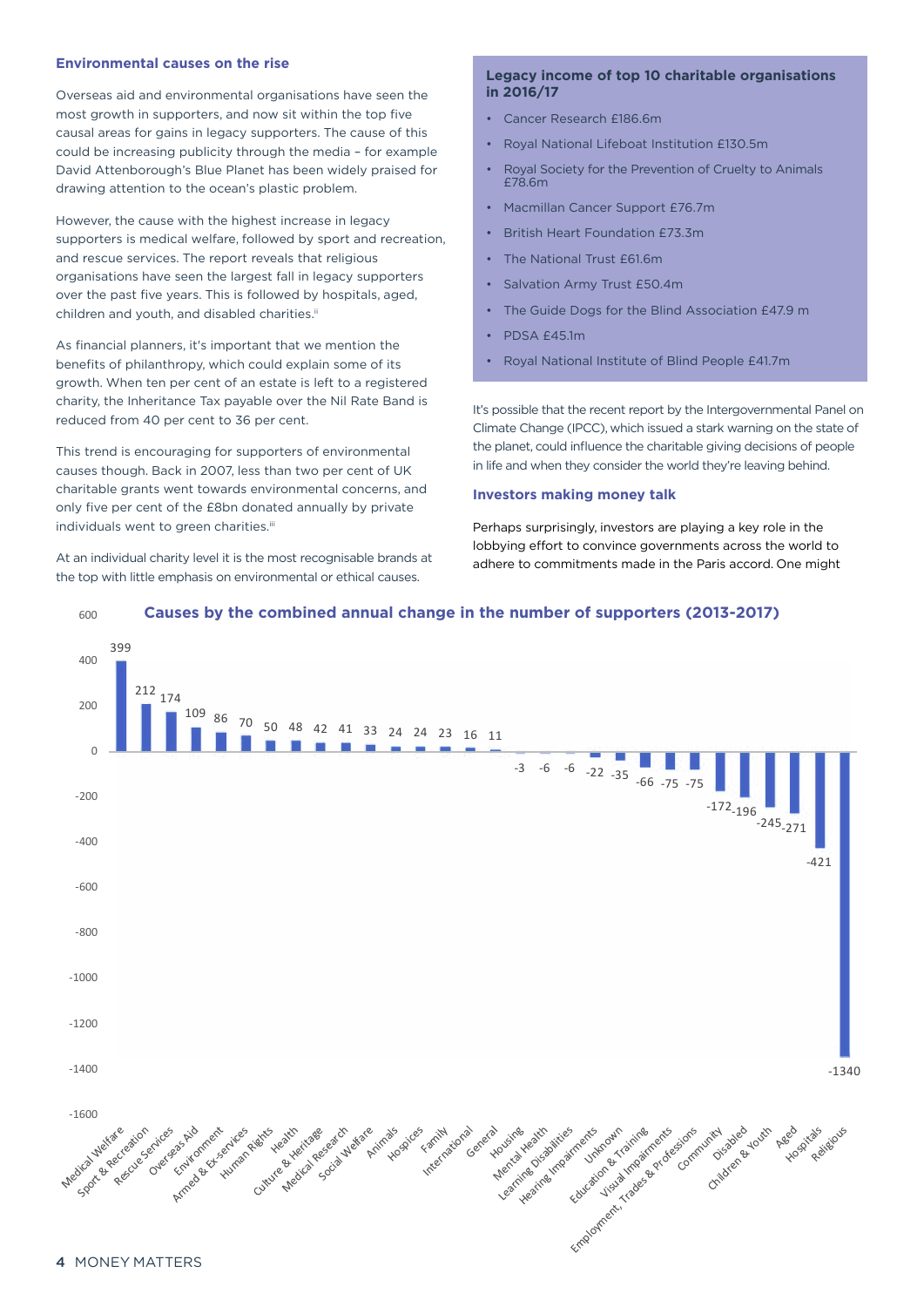

think of Greenpeace or Friends of the Earth as the natural leaders here, but money talks to those who might not otherwise listen. Some of the world's biggest investment houses controlling \$30 trillion (£23 trillion) worth of funds have agreed to join forces to put pressure on governments to tackle climate change.

#### **Ethical investments**

Institutions such as Aviva, Schroders and Legal & General Investment Management will lobby governments around the world to adhere to the promises they made to tackle pollution in the Paris Agreement on climate change. A core group of 120 investors has also agreed to try to ensure their portfolios do not contain investments that might damage the environment.iv

These institutions realise they have the broad backing of their investors too. Increasingly, individual investors are looking for value in their investments and this is not limited to returns – they're making ethical investments. It is estimated that there is £16bn invested in ethical investments in the UK, and globally this figure is closer to \$80bn.v

In research carried out in February 2018 by New Model Adviser, almost a third of respondents to a survey of 2,004 people said the ethical, social or environmental impact of the company they were investing in was just as important as the financial return.<sup>vi</sup>

#### **What does the future hold?**

It's reasonable to assume that the trend towards supporting environmental and ethical funds will increase. The key messages from the IPCC's report were that the planet's ecosystem is under threat without drastic measures to change the direction of travel towards a 2°C global temperature rise.

Medical welfare seems likely to keep its spot at the top of the charitable donations tree, as the vast majority of us are affected in some way by the conditions these charities work to fight against,

either directly or via a friend or close relative. The difference with climate change especially, is that more of us can expect to be personally affected in the coming years by extreme weather.

#### **Future generations increasingly conscious**

According to statistics from Rathbone Investment Management, ethical investing is a practice gaining in popularity with younger investors. More than a quarter (27%) of millennials would take their investment out of a company if it faced allegations of misconduct or unethical behaviour, despite it achieving high returns, versus just 9% of those aged between 55 and 64.

High net worth (HNW) millennial investors are even more ethically minded, with 41% claiming they would remove their investment from a company if it received allegations of unethical behaviour.

In a world where the US government pursues a policy that doesn't acknowledge the manmade contribution to climate change and seeks to extricate itself from the Paris climate accord, actions of individuals and institutions become much more important.

#### **Building an ethical investment portfolio**

When we work with clients we ask what's important to them in all aspects of their lives so our plan sits comfortably with them, and the type of investments we can offer reflect that.

Wren Sterling's independent status allows us to recommend ethical funds to our clients as part or all of their investment solution. Working in partnership with our research providers, we can identify funds marked as sustainable and responsible and include these in our investment strategy recommendations.

For more information on ethical investments, please speak to your adviser.

It's important to emphasise that like all investments, ethical investment returns are not guaranteed and you may lose some or all of your initial investment.

- <sup>i</sup>https://smeeandford.com/whitepaper/post?pitem=legacy-trends-2018
- ii https://www.charityfinancials.com/charity-financials-insider/more-legators-now-leave-gifts-in-wills-to-overseas-aid-and-theenvironment-1767.html
- iii https://www.cafonline.org/docs/default-source/about-us-publications/caf-uk-giving-2018-report.pdf p13
- iv https://www.telegraph.co.uk/business/2018/09/12/global-investors-launch-campaign-tackle-climate-change/
- <sup>v</sup>http://www.eirisfoundation.org/wp-content/uploads/2017/11/Market-Sizing-press-release.pdf
- vi https://citywire.co.uk/new-model-adviser/news/ethical-investing-takes-off-as-funds-outperform/a1095819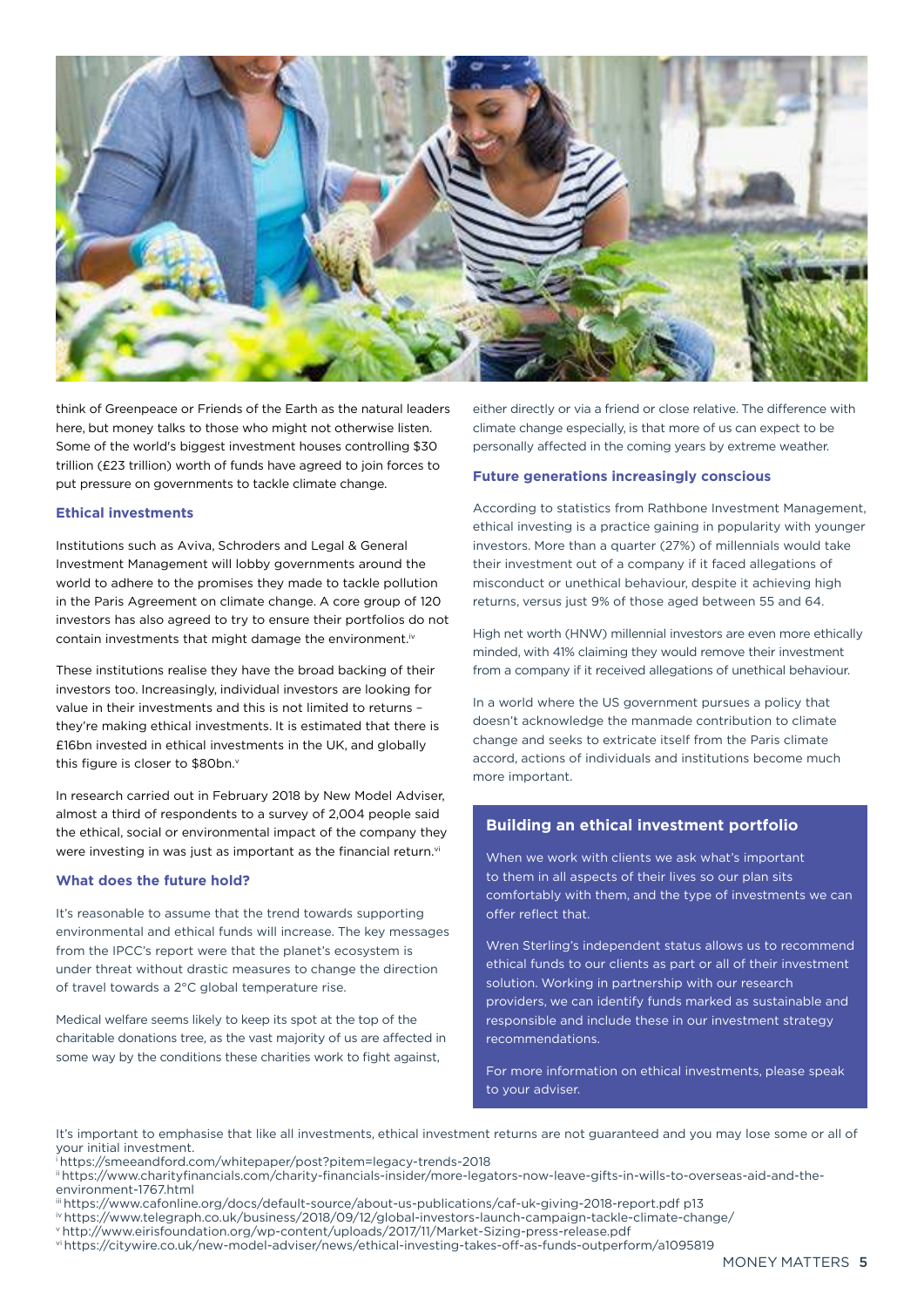## Cashflow planning: The importance when the cashflow planning: visualising financial journeys



Figure can be computed as a crucial question of the crucial questions to help you can be computed as a computation of the crucial computations of the crucial computations of the crucial computations of the crucial computat Gareth Hope, H<br>
Wren Sterling



Cashflow planning is a bit of a buzz phrase around financial planning at the moment as advisers seek to show clients how their financial journey will unfold if it continues its current trajectory or with positive and negative impacts.

In my mind, cashflow planning is simply showing whether a client's objectives are attainable using current and future assets and monies – with the goal of helping them lead the lifestyle they want to lead and not running out of money. It is a concept that has been around for a long time, but one that's gathering pace as a tool in a financial planner's armoury and Wren Sterling has committed to using cashflow planning with our clients.

#### **Technological advances**

Understanding where a client is in their life and where they want to get to has been the cornerstone of financial planning for a long time. Since the proliferation of Microsoft Excel and spreadsheets, financial planners and their administrators have laboured to produce forecasts based on their clients' circumstances and aspirations.

However, the obvious flaws with this approach – such as human error, the difficulty in bringing a complex spreadsheet to life for clients and the ever-increasing

list of variables in calculations – have made the method unreliable and threatened trust between advisers and clients.

Like many aspects of life, technology has the potential to improve our experiences and cashflow planning has certainly benefited.

Increasingly sophisticated calculations to incorporate life events and the visual display of how these events can impact a plan, can aid conversations about objectives and help clients understand where they're going and the power they have to influence that trajectory.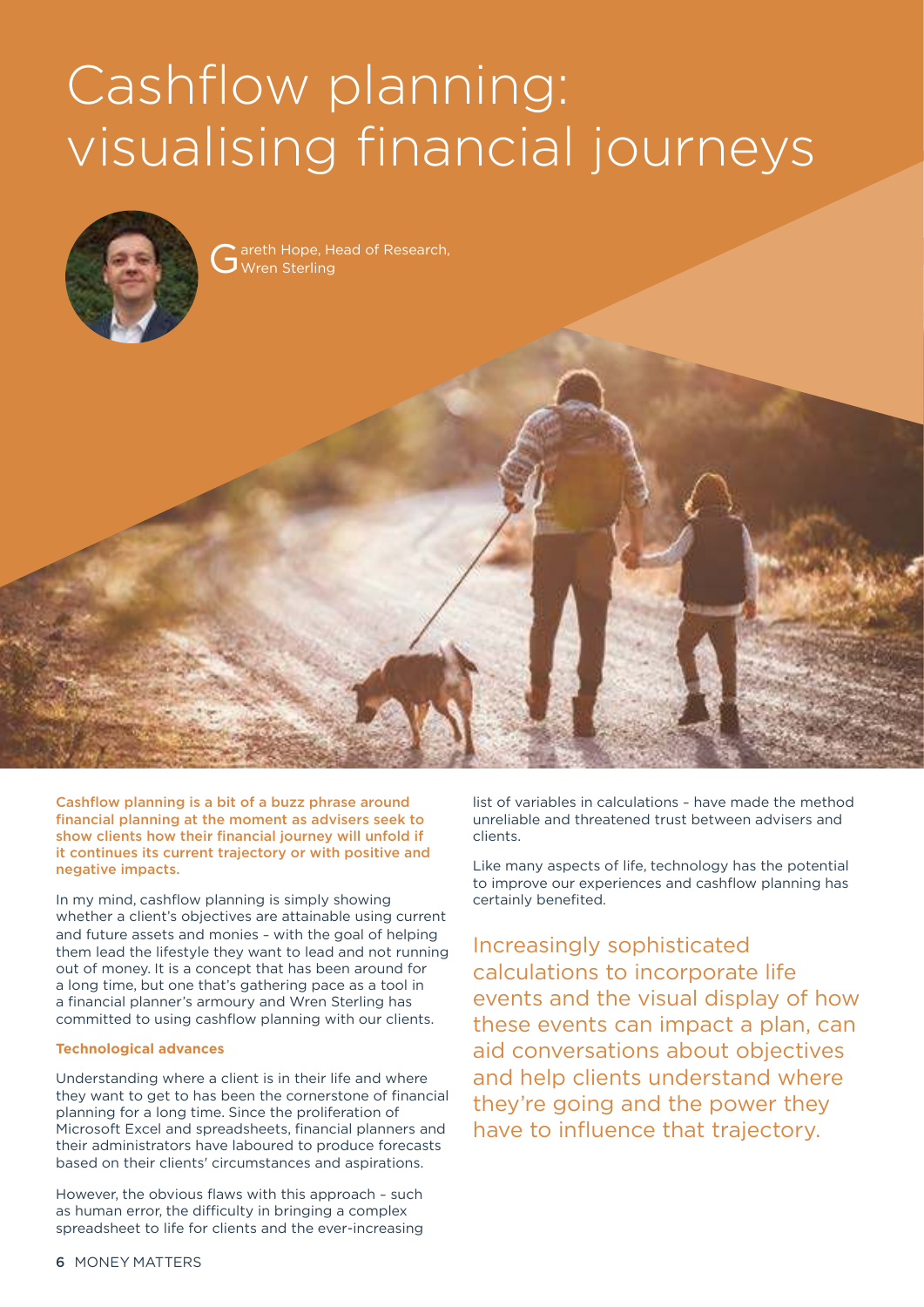#### **Scenario 1**

In this example, the client has managed to draw income from their personal pension and current account until the age of 91. If the client is in good health, 91 is higher than the current life expectancy, so the client might be well set for retirement.



#### **Scenario 2**

In this example, the client only has enough capital to support their lifestyle until they're 74. An early discussion with this client might focus on moving their retirement age back or making lifestyle decisions to extend the life of their capital, assuming the client is in good health and would like to pass a legacy on to future generations.



Please note, these charts are for illustrative purposes only and these forecasts do not include State Pension payments. Life expectancy source: https://www.ons.gov.uk/peoplepopulationandcommunity/ birthsdeathsandmarriages/lifeexpectancies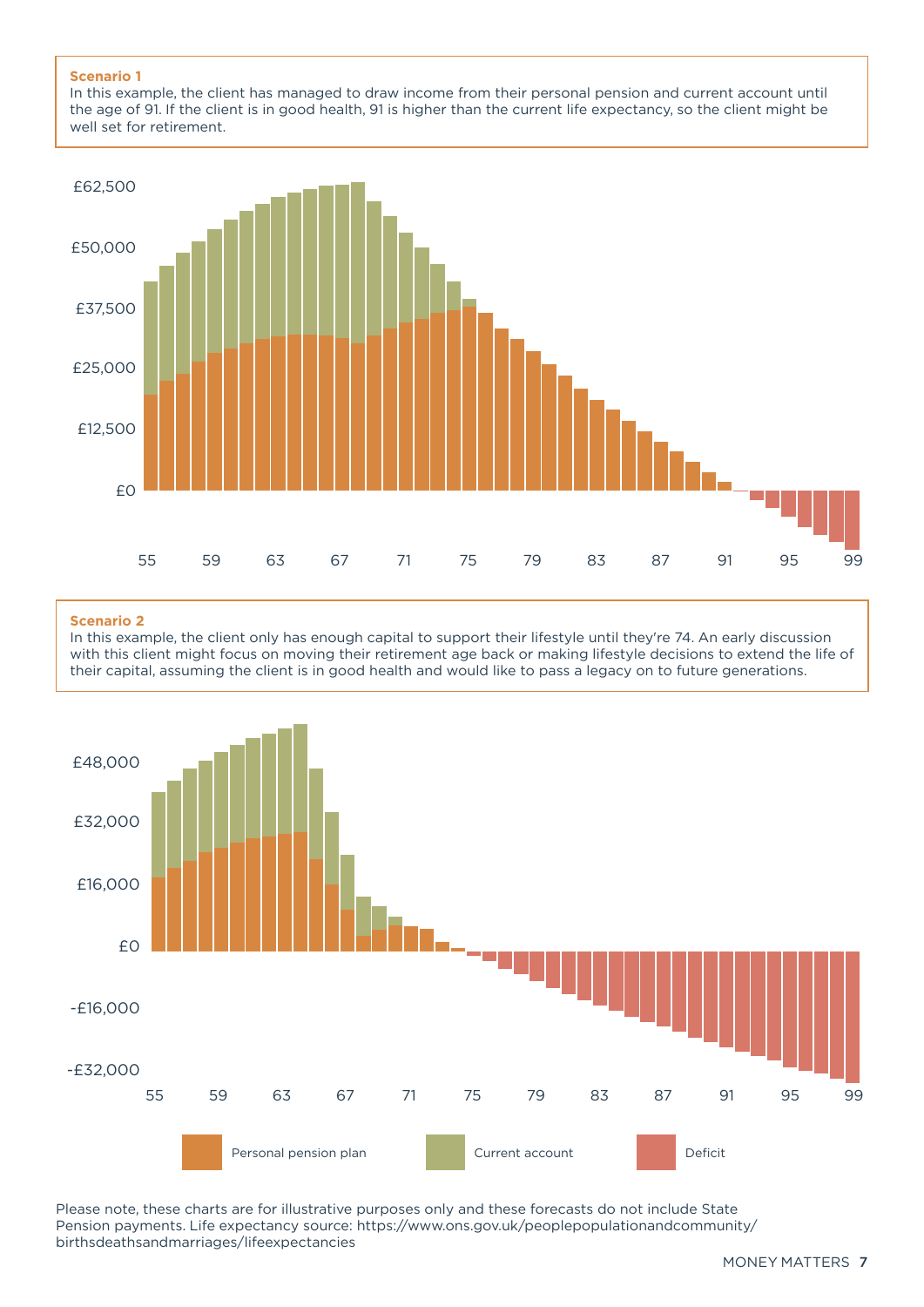#### **Tough conversations**

The facts are that our lives are getting longer and we're also seeing more 'significant' events, including divorce later in life and parents and grandparents looking to help out with property deposits, which can dramatically impact plans. Not to mention taxation and the impact that can have on financial planning.

Cashflow planning can facilitate the tough conversations that often come with asking really searching questions to accurately map a retirement journey.

For example, when a client says they want to take more holidays in retirement, how expensive will these holidays be? There's a world of difference between a walking holiday in the Lakes and a month-long cruise in the Caribbean. Advisers need to get to the bottom of these objectives to show how far money goes, and show their clients what is possible.

With cashflow planning, this can be plotted on charts and the impact of these contrasting holidays visualised. Cruising the Caribbean could require more saving now, a delayed retirement or sacrifices in other areas to keep the client on track. Maybe no more new cars after a certain age or downsizing a property will become options?

#### **Many changes or no change at all?**

Despite developments in calculations and display, in a sense nothing has changed. I always view financial advisers as wearing three hats.

- **1.** The lifestyle planner. We get to the bottom of who you are and what you want to do by asking searching questions, not just filling out a form.
- **2.** The number cruncher. Once we've agreed your objectives and discovered what's really important to you, we will drill down into what you have now and what might be available to you in the future, as well as your current and future liabilities.
- **3.** The product chooser. Certainly the least important part of our job is choosing the right products for our clients. If we've done 1 and 2 properly, this should be very straightforward.

It's important to emphasise that cashflow planning is not rewriting the financial planning rulebook. Your current plans will have been created using the same principles.

#### **The best outcome for clients**

At the heart of Wren Sterling's decision to adopt cashflow planning across the board is because we believe it will help us explain our planning decisions to clients and jointly agree a path forward. Making our clients feel empowered and in control of their future is the value we seek to provide from all of our relationships.

It's not completely failproof of course. Assumptions have been made about influential factors including life expectancy and investment growth that may well prove to be wide of the mark, but that's why a regular review is so important. A review tests these assumptions and allows for recalibrations to reflect market movements or unforeseen events. It can also help with some of the tougher aspects of financial planning, like discussing insurance policies, because one can visualise the impact on investments if the client is out of work for a period of time and how that will affect their quality of life later on.

Again, a review isn't revolutionary, it's core financial planning. The benefit of cashflow planning, as I've discussed during this article, is that it helps to make the conversations around long-term planning easier. It compliments the soft skills of your adviser and links the product recommendations (which is often the final stage in the financial planning process) with the objectives.

#### **Next steps**

Your adviser has access to cashflow planning tools, so if you would like to see your retirement planning presented in this way, please get in touch with them directly.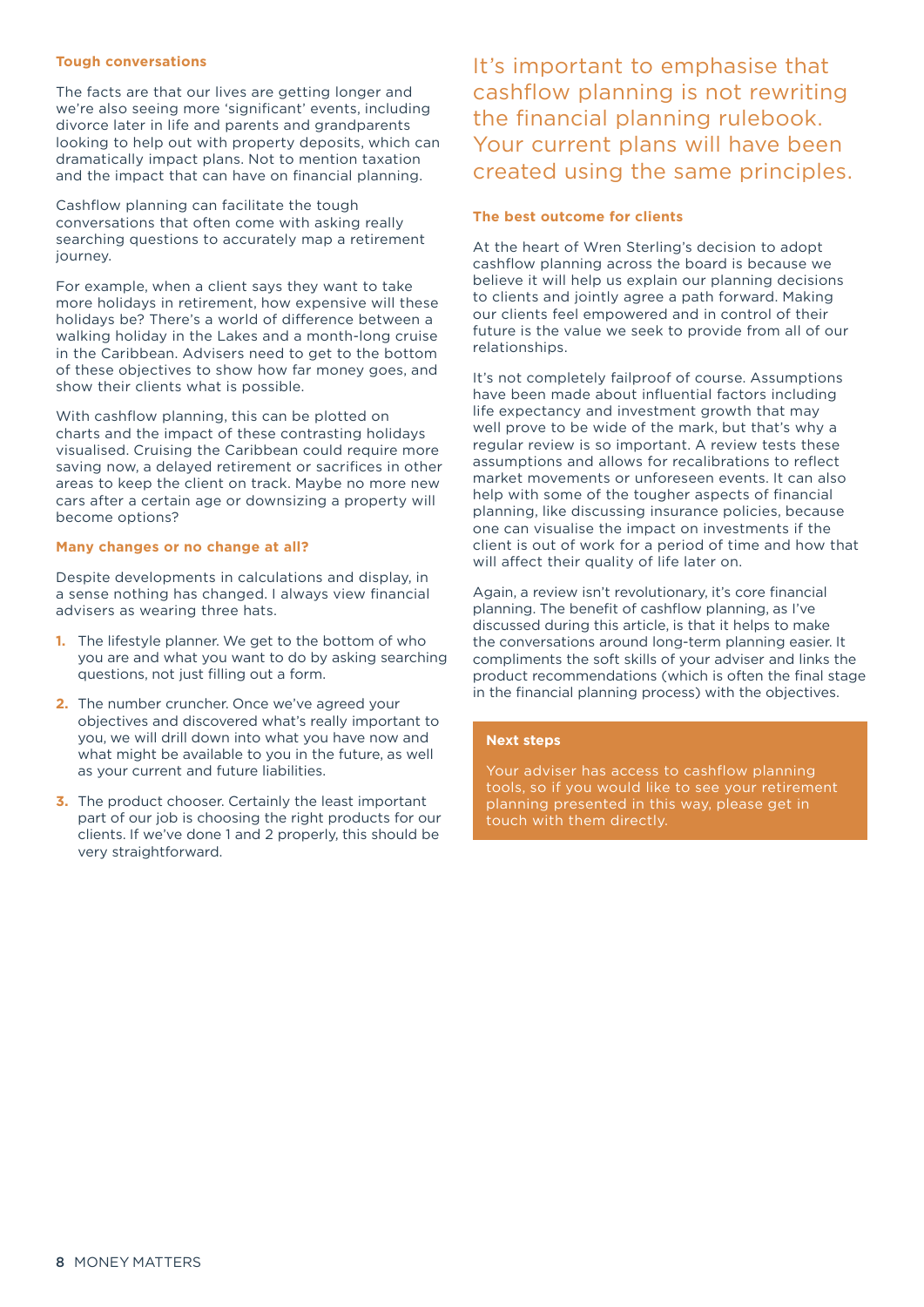## Resolving financial issues in family disputes



Claire Colbert,<br>CFamily Lawye Family Lawyer, Freeths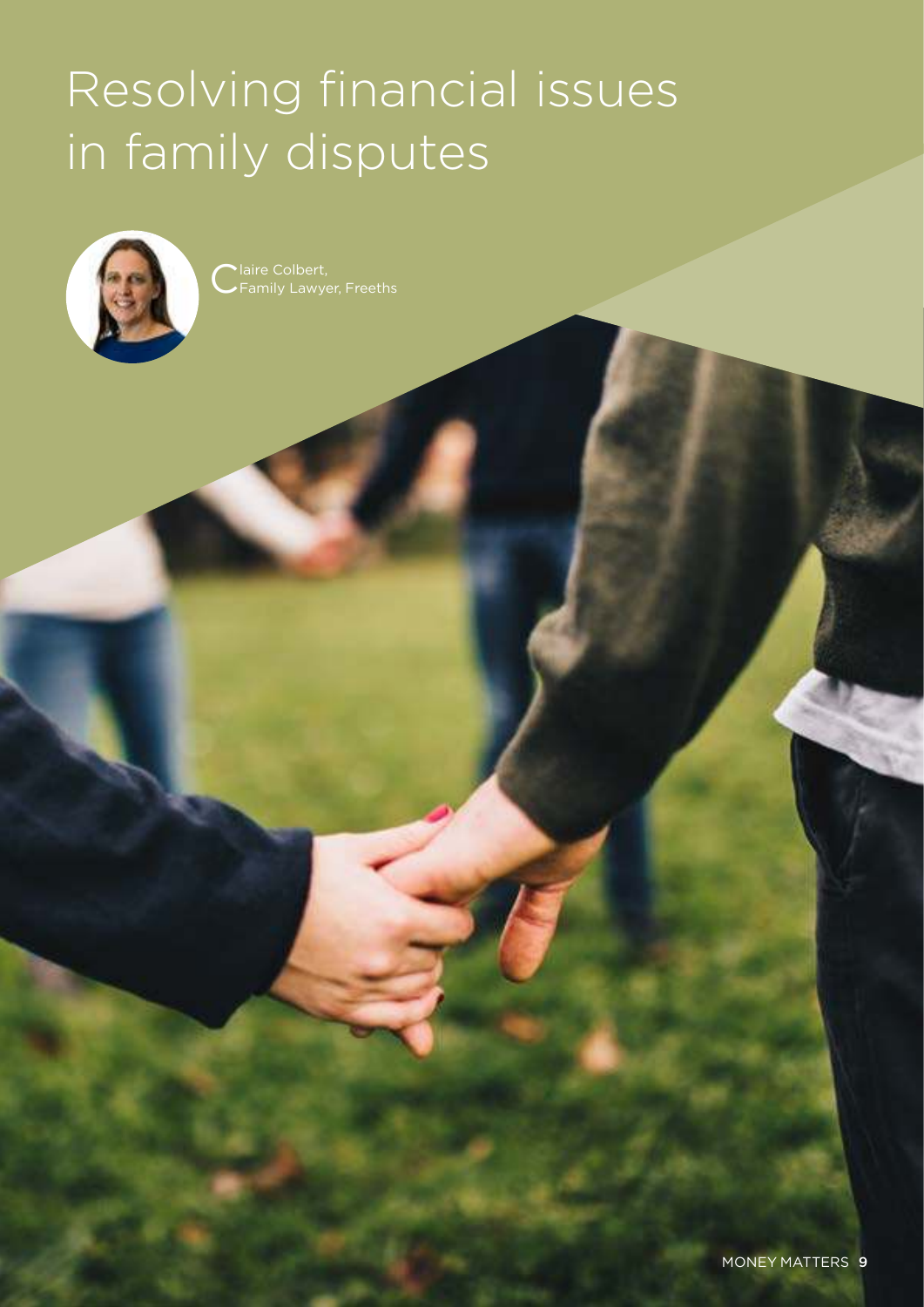

As a family lawyer I have advised clients for over 15 years and seen a number of different trends and ways in which disputes are dealt with when there is any form of family separation or divorce.

These disputes are often focused on the division of matrimonial assets, arrangements for children, or in situations where parties are not married, negotiations about assets that are held jointly and claims that may be made against these. The legal position for unmarried and married couples is very different, and different again if an unmarried couple have children. However, in any of these scenarios the way in which matters can be resolved can be simplified into a number of options, the relevance of which will really depend on the issues, complexity and personalities involved.

#### **1. Direct Negotiation**

In some situations both parties come to an agreement on their own, and establish how they wish to divide assets and deal with the financial consequences of their separation. Having had financial advice and legal advice, and both understanding the consequences of their decision, lawyers can then draft these agreements into either separation agreements, consent orders within divorce proceedings or property transfers depending upon the nature of the agreement. Parenting plans can also be drawn up to deal with the arrangements for the children.

#### **2. Mediation**

If parties wish to reach an amicable solution, family mediation is often recommended by legal professionals as a way to try to reach an agreement on points of dispute. Family mediators meet with both parties (lawyers do not need to attend) to facilitate discussions with the hope of negotiating settlements after full financial disclosure.

Mediators are impartial and the process confidential, enabling the parties to discuss and progress ideas, concepts and options in the mediation space that they may not feel comfortable doing otherwise.

Mediation can avoid the costs and stress of Court proceedings. While Mediation is voluntary, at the conclusion a without prejudice, memorandum of understanding and a financial summary can be prepared by the mediator. This can then be endorsed into a Court Order, if the parties agree.

#### **3. Solicitor Negotiation**

Sometimes clients do not feel comfortable meeting with their former spouse/partner face-to-face and instead prefer solicitors to deal with the negotiation of the consequences of the breakdown of the relationship. This is predominantly the case where communication has deteriorated significantly or there are risks and concerns about power imbalances between the parties.

Solicitor-led negotiation is a way for the legal advisers to negotiate either through correspondence, or a series of without prejudice round table meetings. This option can enable the parties to secure an agreement that is reasonable to them both and can be endorsed into a Court Order.

#### **4. Collaborative Law**

The collaborative process offers an alternative to mediation or court for clients. Both parties must instruct a collaboratively trained lawyer and sign participation agreements.

The parties and lawyers will attend a series of meetings where advice is provided to achieve a settlement that meets the needs of both parties without having to go to court. If agreements are reached, these can be enforced into a Court Order.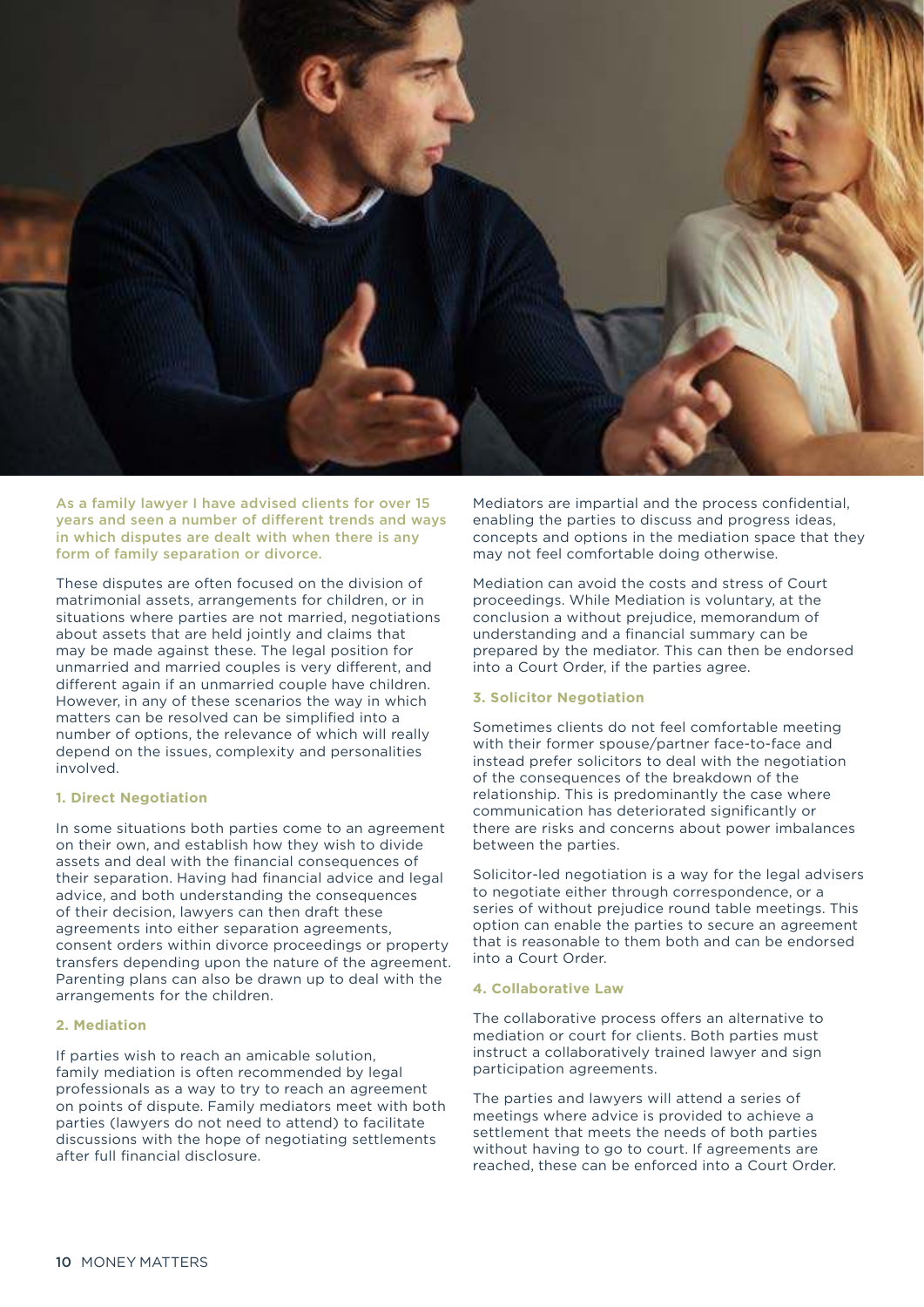

#### **5. Arbitration**

If the above options are not suitable, or do not reach the resolution necessary to bring all matters to a conclusion, it is possible for parties to instruct an arbitrator. An arbitrator can adjudicate and give a binding judgment on specific points or all of the issues in dispute.

An arbitrator is employed by the clients and funded privately outside of the Court process. They produce a binding arbitration decision which is then drafted into a Court Order. The benefit of arbitration is often the confidentiality and timetabling of the process and ability to select an arbitrator agreed on between the parties, unlike the court process where the judge selection and availability of the court is outside of our control.

#### **6. Early intervention**

In some situations it is sensible and possible to have a voluntary negotiation hearing which attempts to see whether matters can be negotiated before a privately employed "Judge". This early intervention tries to resolve issues before Court proceedings become protracted and enables resolution of discreet issues or all matters depending on the issues in dispute.

#### **7. Court proceedings**

Unfortunately in some situations none of the alternative dispute resolution methods mentioned are suitable or successful and in those situations Court proceedings may become necessary.

If this is the case, the Court will set a timetable and series of steps and actions that the parties must take, leading to a series of court hearings. The court process will require financial disclosure and possibly the appointment of single joint experts. Each party would be advised by their own solicitor through this process, with barrister representation at court hearings where appropriate.

Which route is right for each case really depends upon the issues, timescales and complexity. Mediation is now more widely used than in the past as it provides a cost proportionate alternative to solicitor negotiation. How long each process takes will depend on the circumstances, but the court process can take much longer than the other options outlined.

I am able to assist clients through all of these alternative methods, and am an accredited family mediator able to conduct mediations on all family issues. It is always my preference to try to reach resolution without the need for Court proceedings, in an effort to deal with matters quickly and costeffectively for my clients. However, this is not always possible and in some situations using the alternative dispute resolution methods are required.

#### **Next steps**

for dealing with financial issues with your partner/ spouse, or any other issues following separation or divorce, please do not hesitate to contact Claire Colbert on 0845 128 6961 or email claire.colbert@freeths.co.uk

This article has been compiled by Freeths LLP in association with Wren Sterling, the Financial Conduct Authority does not regulate legal services.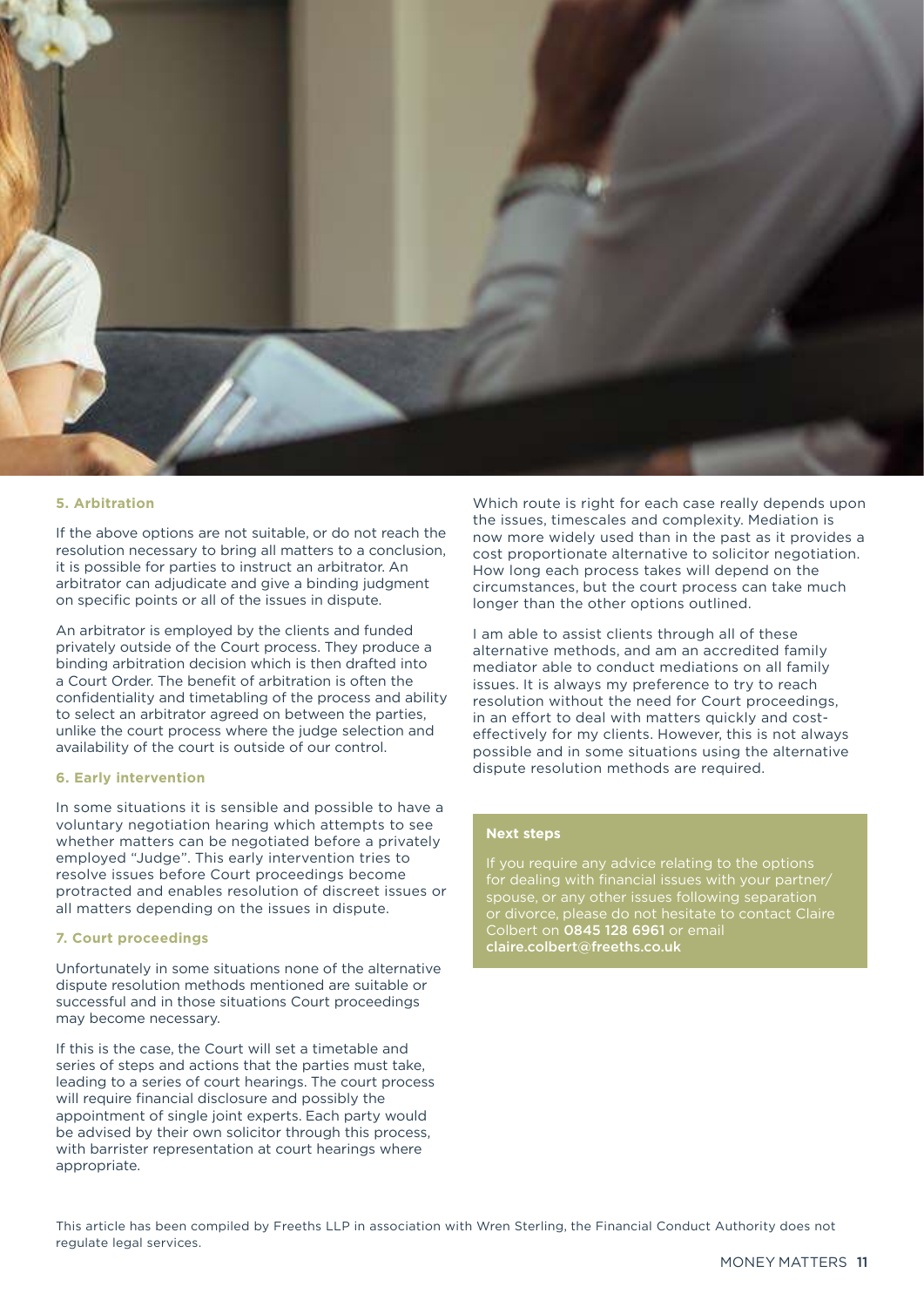## How to spot a pension scam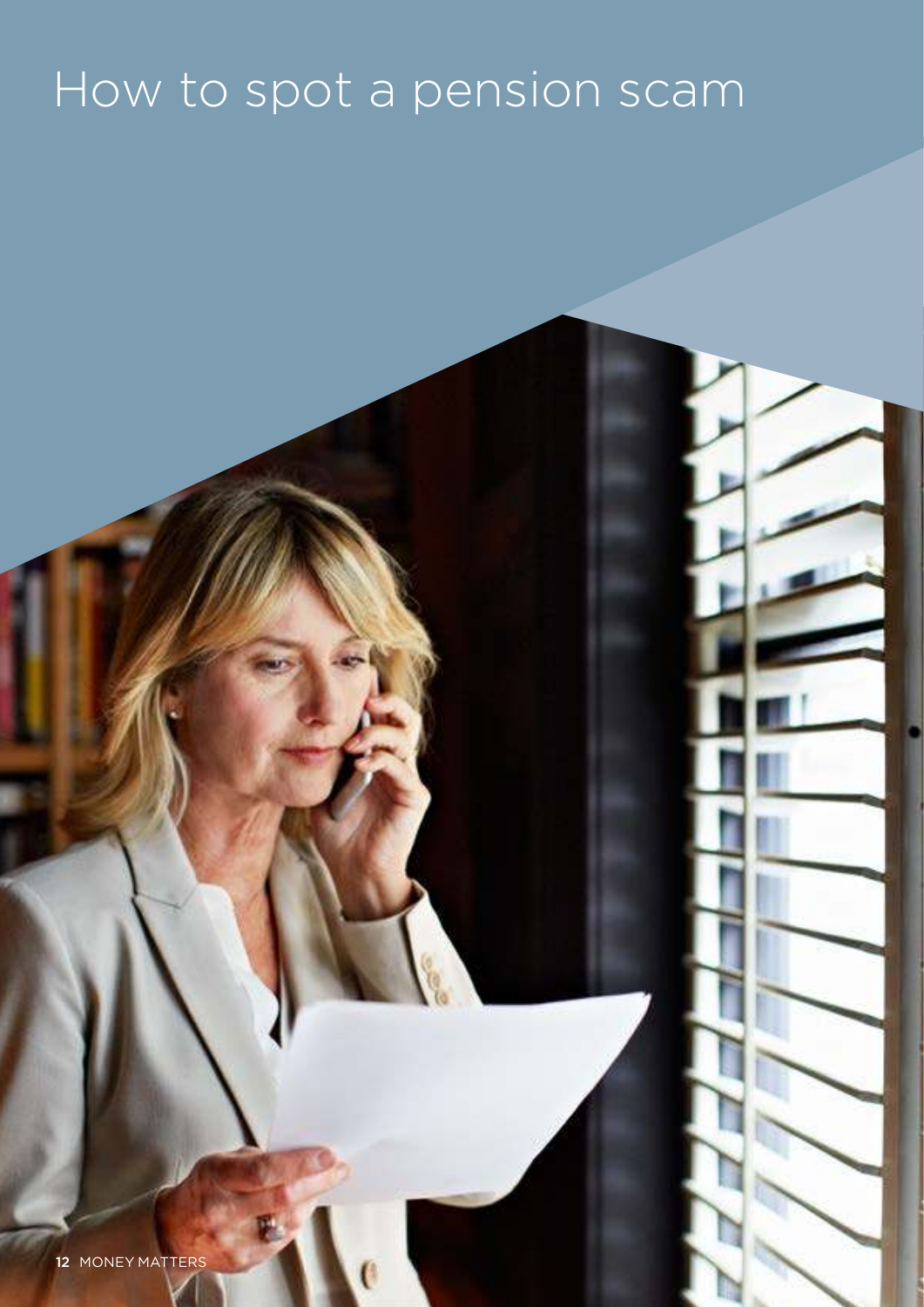Pension scams are becoming more frequent and costing victims an average of £91,000. According to recent data from Action Fraud, more than £23m was lost to scammers in 2017.

Pension freedom has created many opportunities for scammers to target people approaching retirement to get access to their retirement funds.

#### **Too good to be true**

The majority of people with the option to access their pension do not have a financial adviser, leaving them vulnerable to scammers because they can't tell who is genuine and who isn't.

Between November 2012 and September 2014, 245 victims were cold-called or lured by a series of scam websites to transfer their pension savings into one of 11 scam schemes operated by David Austin, Susan Dalton, Alan Barratt and Julian Hanson as Friendly Pensions Limited (FPL).

Vince Smith-Hughes, retirement income expert at Prudential, said: "Pension Freedoms, though enormously popular with consumers, have created a potentially lucrative opportunity for fraudsters and people need to be vigilant to safeguard their hard-earned retirement savings.

"If it sounds too good to be true then it usually is and people should be sceptical of investments that are offering unusually high rates of return or which invest in unorthodox products which may be difficult to understand.

If you are in any doubt, seeking independent advice from regulated professional advisers will help ensure they won't get caught out." - Vince Smith-Hughes<sup>2</sup>

#### **Tips for avoiding scams**

- Reject unexpected pension offers, whether made online, on social media or over the phone.
- Check who you're dealing with before changing your pension arrangements. Check the FCA Register or call the FCA contact centre on 0800 111 6768 to see if the firm you are dealing with is authorised by the FCA.
- Don't be rushed or pressured into making any decision about your pension.
- Consider getting impartial information and advice.<sup>3</sup>

#### **Awareness campaigns**

The government has indicated that the long-overdue pension cold calling ban is due to come in later this year and the Financial Conduct Authority is releasing a series of TV adverts to reiterate warnings about scammers.

Former Pensions Minister Baroness Ros Altmann told FT Adviser that "The need for a ban is widely recognised. The sooner cold-calling for pensions is outlawed, the sooner people will be better protected against being scammed and losing their life savings. So many people have already suffered from such pension frauds – and they almost all start with a cold-call."<sup>4</sup>

"Having worked so hard in the Lords stages of the Bill to get a proper ban on pensions cold-calling, only to then see the measures watered down significantly, it is really disappointing that even these weaker protections will not be put in place on time. I urge the government to ensure these regulations are ready and enacted very quickly."

### Pension scams in numbers

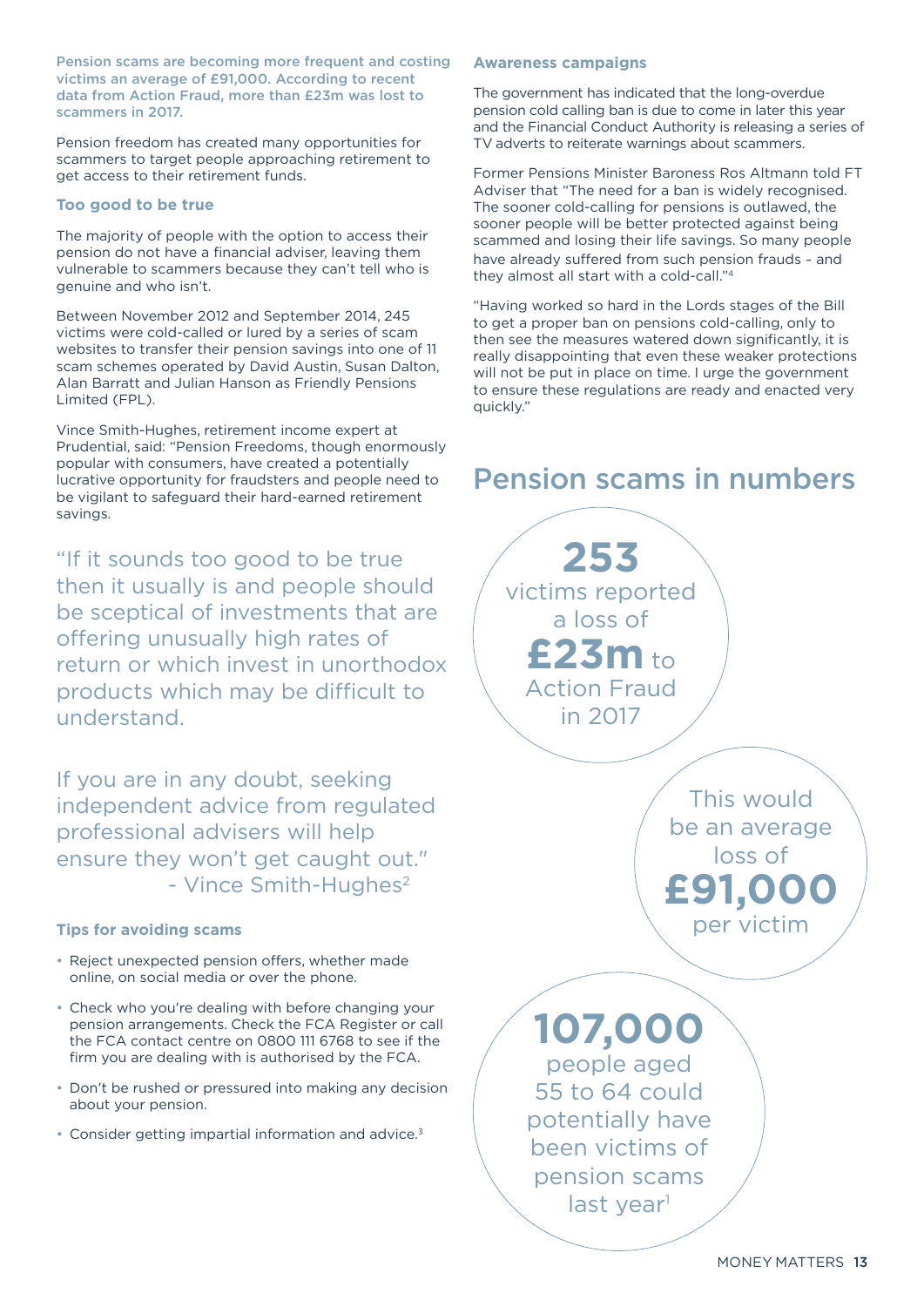

#### **Case studies: People duped out of thousands by 'Friendly Pensions'**

David Austin, Susan Dalton, Alan Barratt and Julian Hanson squandered the money after 245 members of the public were persuaded via cold-calling and similar techniques to transfer eir pension savings into one of 11 scam schemes operated by Friendly Pensions Limited (FPL).

Austin laundered funds from the schemes into his bank account and the accounts of family members and a number of businesses that he had set up in the UK, Cyprus and the Caribbean, including FPL. The Pensions Regulator showed the lived a life of luxury using the money – including showing off their spending on expensive goods, ski holidays and trips to Dubai and the Mediterranean on social media sites.

This case study and stories from the victims of the FPL on this page is from an article from The Pensions Regulator. The names have been changed to protect the victims' identities.

#### **Susan Dalton convinced Donald and his wife to transfer £17k**

Donald, 57, was cold-called by Susan Dalton in February 2013 and told that if he transferred his pensions from two companies to her scheme he would get a guaranteed return of at least 5% a year, plus a 10% cash lump sum upfront.

But while one of his pension providers agreed to the transfer of his £17,000 pot, the other refused to transfer his £58,000 pot. Instead, ReAssure rejected a series of letters from companies linked to the scammers, saying it was not satisfied that the receiving scheme was a valid one. Eventually, the scammers gave up trying to persuade ReAssure to make the transfer.

When he reached 55 in 2015, Donald contacted Susan Dalton to ask to draw down 25% of his pension. But she claimed he had never transferred his pension and then ignored his calls and emails – prompting Donald to call Action Fraud.

Donald said: "If ReAssure had allowed my pension to be transferred it would have been a disaster. I would have lost everything. I have had a very lucky escape.

"My wife and I were council tenants so Susan Dalton should have realised that we did not have lots of money and that our pensions were an important source of income to us. She totally misled me into transferring my pension and paid no regard for my financial well-being.

"She told me what I wanted to hear and I believed it. Looking back now, everything was basically a lie or a betrayal. I was naive. I was conned by a professional con merchant."<sup>5</sup>

#### **Alan Barratt released £11.8k and stole the rest of John and Samantha's pension savings**

John and Samantha, from Hereford, were persuaded in 2013 that if they transferred their funds to Barratt's pension scheme they would get better returns on their investments.

Their pension provider warned them that they believed the transfer could be pension liberation fraud, but Barratt convinced them to carry on, saying they would get a lump sum as commission for transferring their funds.

The couple then transferred a total of more than £78,000 – receiving £11,800 as their "commission". But while they had been assured the funds would be invested in low-risk investments, they were sent details of a truffle trees firm in the West Country.

The couple were so concerned they contacted police. HMRC later contacted the couple to tell them the "commission" had come out of their pension – and handed them a tax bill of thousands of pounds.

John, 46, said: "As a result of my dealings with Alan Barratt my final salary pension is in a scheme that I don't understand the status of but which I have been told is a scam.

"As far as I know, the majority of my pension fund is invested in truffle trees but I doubt whether that is legitimate. My partner appears to have lost her pension too.

"I deeply regret ever listening to Mr Barratt."<sup>5</sup>

Accessing pension benefits early may impact on levels of retirement income and your entitlement to certain means tested benefits. Accessing pension benefits is not suitable for everyone. You should seek advice to understand your options at retirement. 1 https://www.bbc.co.uk/news/business-45170408

<sup>2</sup>https://www.pru.co.uk/pdf/pensionsfreedom-fraud.pdf

<sup>5</sup>http://www.thepensionsregulator.gov.uk/press/pension-scammers-ordered-to-repay-137m-they-took-from-victims.aspx

14 MONEY MATTERS

<sup>3</sup> ScamSmart

<sup>4</sup>https://www.ftadviser.com/pensions/2018/06/29/cold-calling-ban-rules-delayed/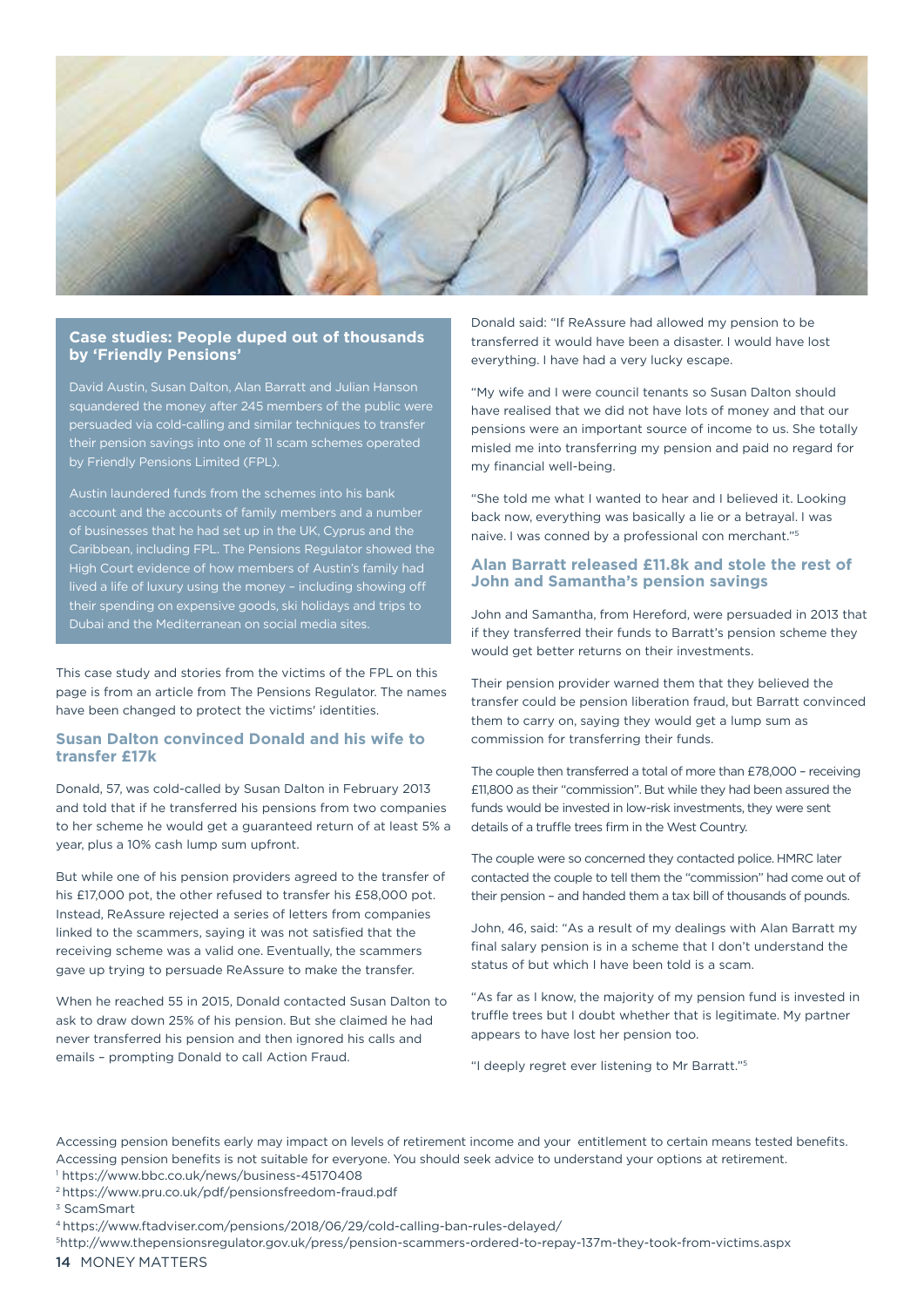## The constraints of making gifts under a Power of Attorney



Neil MacGillivray, Head of Technical<br>Nupport at James Hay Support at James Hay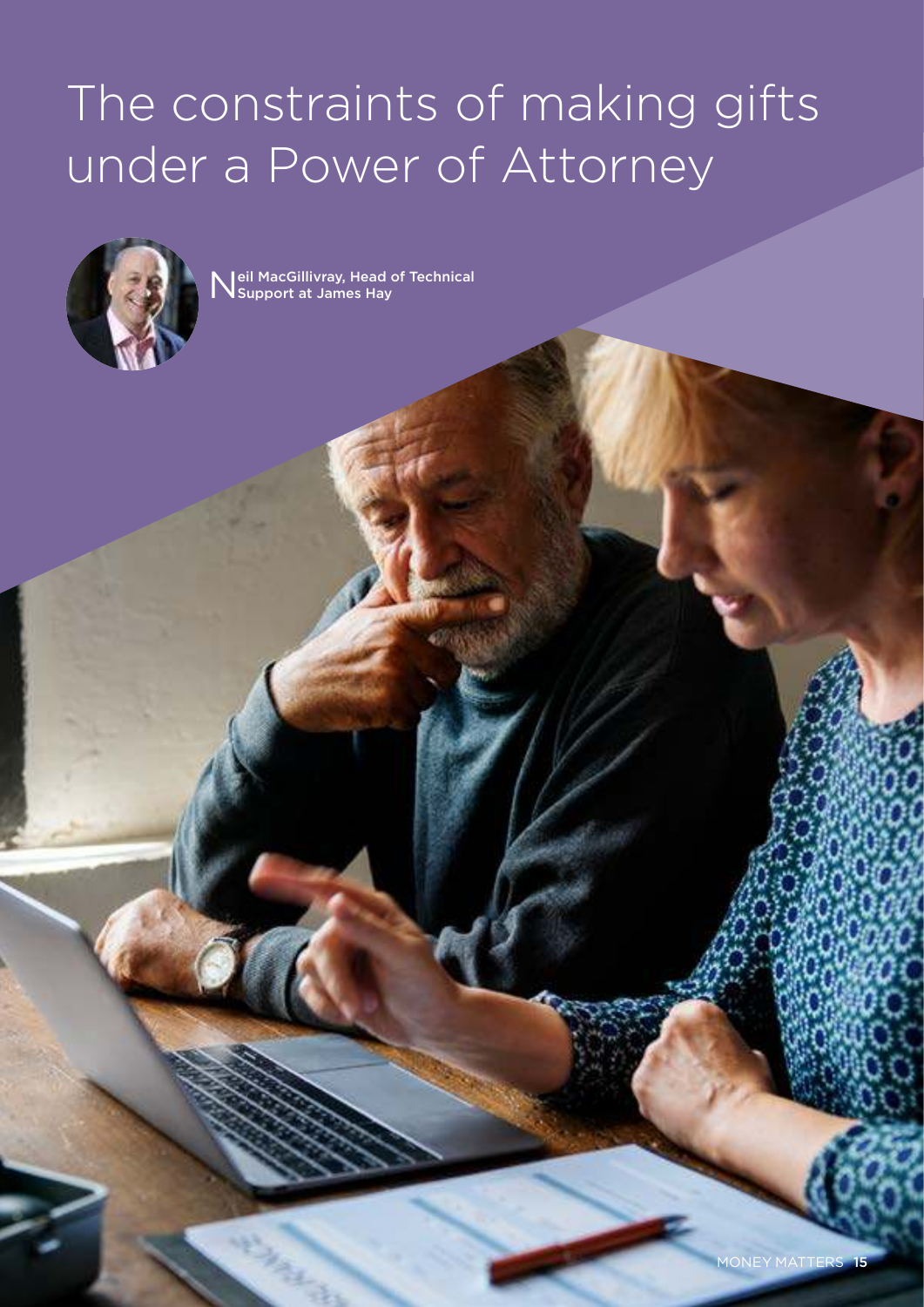A frequent question asked by clients who have been appointed as attorneys is whether they can they make gifts on behalf of the person for whom they act for (the donor)?

The answer is yes, but there are strict rules which have to be adhered to. It cannot be emphasised enough that attorneys have very limited powers in this regard and may need to seek the authority of the Court of Protection (C of P). Failure to comply with these rules without getting the prior approval from the C of P may lead to anything from being suspended as an attorney to criminal prosecution.

The Office of the Public Guardian for England and Wales (OPG) has recently provided updated guidance in Practice Note PN7 on how attorneys should approach making gifts on behalf of the donor. The practice note applies to all attorneys appointed under a registered lasting power of attorney (LPA) for property and affairs, or under an enduring power of attorney (EPA). The key points covered in the updated guidance are as follows;

#### What is a gift?

The formal definition of a gift is when an attorney moves ownership of money, property or possessions from the donor, whose affairs they manage, to themselves or to other people, without full payment in return.

Some gifts may not be as obvious as others and can include such things as:

- making an interest free loan from the donor's funds ( the waived interest counts as a gift)
- creating a trust with the donor's property
- selling a property for less than its value

#### Donor's mental capacity to make a gift

Before making any decision on gifting, the attorney must establish whether the donor has the mental capacity to make the decision themselves. If they do, then the donor should make the gift because an attorney is restricted by the legal limits on the donor's gift-making authority. This is still the case even if the donor has the capacity and has instructed the attorney to make a gift on their behalf.

In order for the donor to have capacity to make a decision the donor has to be able to:

- understand the information relevant to the decision
- retain that information
- weigh up or use that information
- communicate their decision

If in any doubt a medical opinion about the donor's capacity should be obtained.

Where it is considered that the donor has capacity to make a gift, the attorney should keep a record of the steps taken to establish the donor's mental capacity. The Public Guardian can ask the attorney at any stage to explain their decision, or others could challenge them later.

Involving the donor in the decision

It is important, even where the donor lacks capacity to decide about a gift, that the attorney still consult with them and encourage them to participate in decision making. Records should be kept of any discussions with the donor.

#### Rules on gifting

The general rule is that attorneys should not make gifts from the donor's estate, but there are general exceptions.

For attorneys acting under an LPA exception, the gift must satisfy all three points below. It must be:

- **1.** given on a customary occasion for making gifts within families or among friends and associates (for example, births, birthdays, weddings or civil partnerships, Christmas, Eid, Diwali, Hanukkah and Chinese new year)
- **2.** to someone related or connected to the donor or to a charity the donor supported or might have supported
- **3.** of reasonable value, taking into account the circumstances in each case and, in particular, the size of the donor's estate.

For attorneys acting under an EPA, the exceptions are slightly narrower than for an LPA. Point 1 above is substituted by:

• a gift of a seasonal nature (for example, a Christmas present) or given on the anniversary of a birth, marriage or civil partnership

Attorneys must also follow any restrictions set out in the EPA or LPA about gifts. If an attorney wants to make a gift that falls outside the general exceptions or restrictions in the EPA or LPA, they must apply to the C of P for approval. The C of P has the power to either approve or decline the application.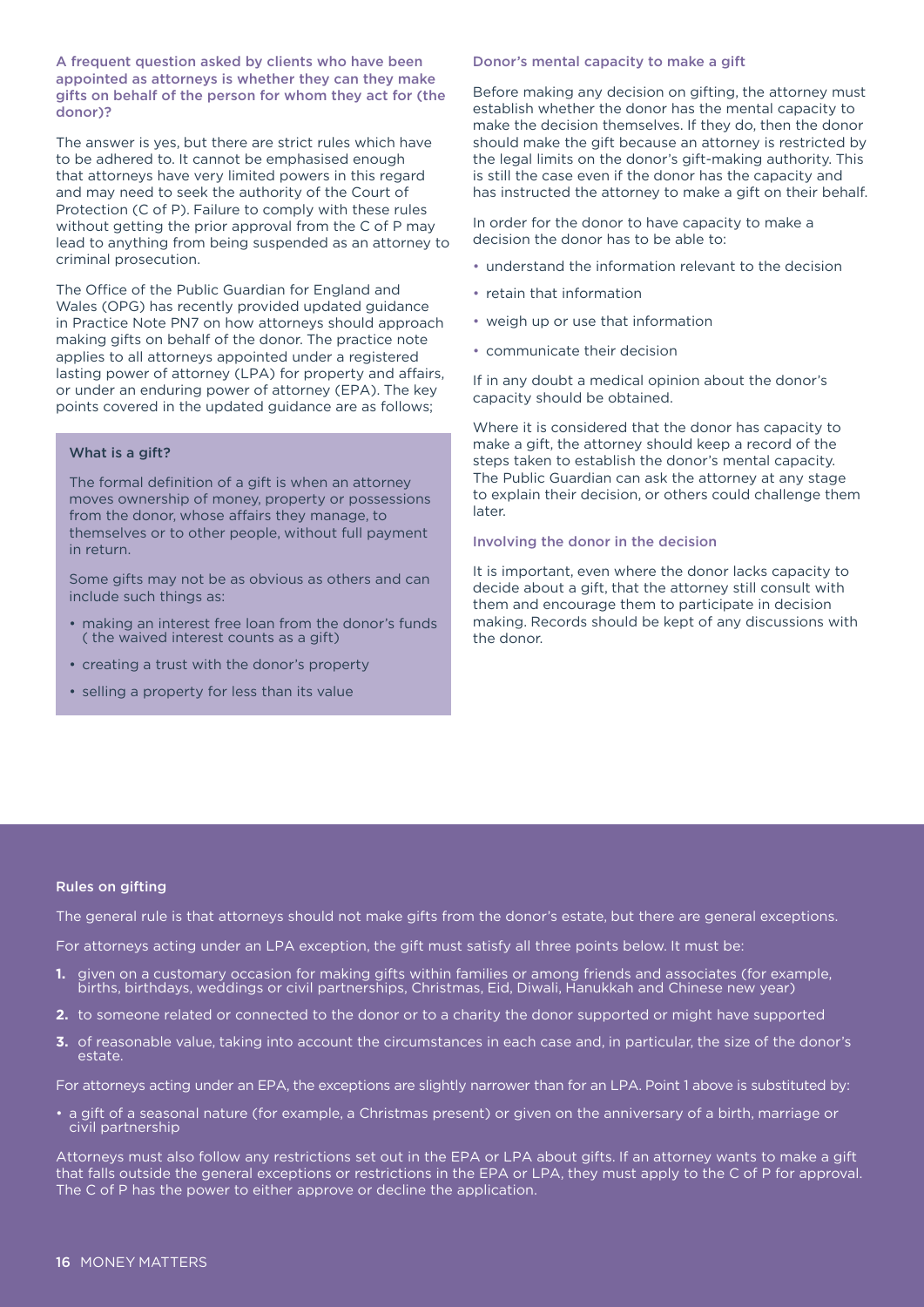#### What is a reasonable gift?

To work out whether or not a gift is reasonable the attorney must consider:

- the impact of the gift on the donor's financial situation. The attorney must consider not only the donor's current and future income, assets, capital and savings but also their present and future needs. They must also consider whether the donor's income covers their usual spending and will continue to do so in the future and whether the gift would affect that.
- whether making the gift would be in the donor's best interests.

#### The "best interests" test

A best interests decision is not the same as asking what the donor would decide if they had capacity. The attorney will have to think about issues such as:

- whether the donor was in the habit of making gifts or loans of a particular size before they lost capacity
- the donor's life expectancy
- the possibility that the donor will have to pay for care costs or care home fees in future
- the amount of the gift it should be affordable and no more than would be normal on a customary occasion or for a charitable donation
- the extent to which any gifts might interfere with the inheritance of the donor's estate under his or her will
- the impact of inheritance tax on the donor's death.

If the attorney does accept a gift from the donor's estate, the Court of Protection can look carefully at whether the donor had capacity and may decide the attorney went beyond their authority.

#### Providing for others' needs

Legislation allows EPA attorneys to benefit themselves or others if the donor might have provided for those needs.

Legislation does not directly say that an LPA attorney can benefit themselves or other people by providing for their needs. However, the C of P has confirmed in some cases that an LPA attorney may provide for the needs of family members if the donor is legally obliged to maintain them – for example, in the case of the donor's husband or wife, civil partner or a dependent child. This may include the attorney themselves, if they are a dependant.

The attorney should apply to the C of P if there is any doubt about whether they can rely on this provision to make payments to someone who is financially dependent on the donor.

What happens if an attorney makes an unauthorised gift?

OPG can investigate any gifts or financial transactions attorneys make on behalf of the donor.

The attorney should make sure that they keep the donor's money and property separate from their own or anyone else's. There is an exception and this is where they have had long-held joint accounts. It is extremely important that the attorney keeps a record of all transactions they make on the donor's behalf. This includes a record of gifts and the reason for making them.

The OPG has the power to investigate complaints and concerns about the way an attorney is carrying out their duties and take appropriate action.

As can be seen, attorneys have little power to make gifts on behalf of the donor without having to seek the approval of the C of P. The main test is whether it is in the donor's best interests and the attorney must abide by the terms of the specific EPA or LPA they are acting under.

The responsibility of being an attorney should not be taken lightly and failure to act within the rules and maintain full records could prove costly.

This article has been compiled by James Hay in association with Wren Sterling, the Financial Conduct Authority does not regulate legal services.

This article is based on the legislation covering England & Wales. Different rules apply to Scotland & Northern Ireland. Please note that every care has been taken to ensure that the information provided in this article is correct and in accordance with our understanding of current law and HM Revenue & Customs practice. You should note however, that James Hay Partnership cannot take upon itself the role of an individual taxation adviser and independent confirmation should be obtained before acting or refraining from acting upon the information given. The law and HM Revenue & Customs practice are subject to change. The tax treatment depends on the individual circumstances of each client.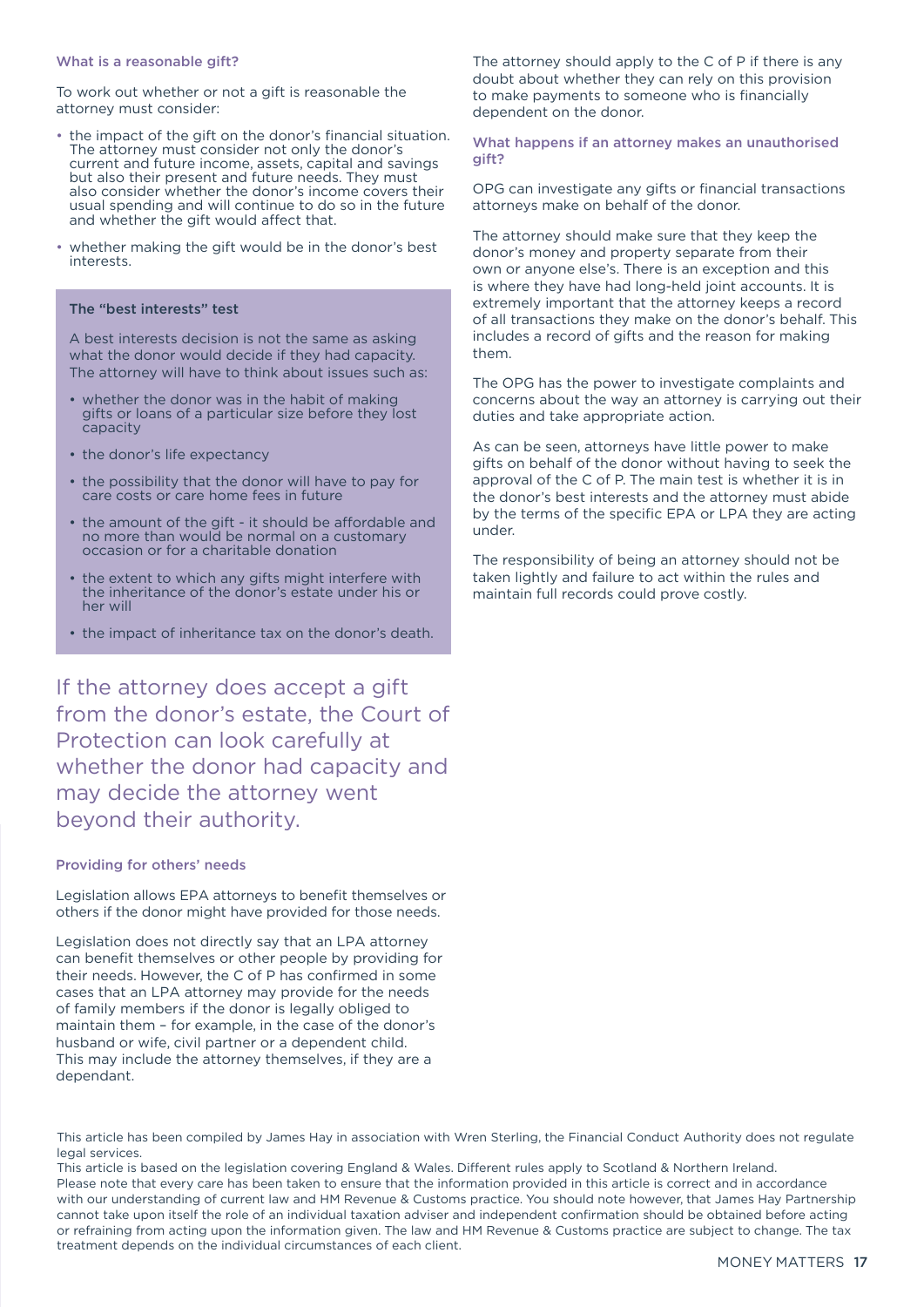## Best practice in running a business, key financial reports and cloud efficiencies



A growing trend in working life is for people to begin businesses later on in life, sometimes to phase their retirement or to earn extra income in retirement. Steve Blissett of Rodliffe Accounting, a London-based firm specialising in small business accounting, outlines best practice for starting a new business and sheds light on the technology simplifying accountancy for business owners.

In this article I want to cover best practices in running a business from starting out and then establishing your business. Getting used to running management reports and having the right information at your fingertips at the right time can really help you understand your business and allow you to grow.

A huge part of automating reports and generating accounting efficiencies is cloud-based technology. This is not just cloud bookkeeping, but also the ecosystem that has grown up around accounting software, so I'll walk through this too.

#### **Starting out**

When starting out, it's best to engage with an accountant right at the beginning of the process. Accountants will often meet you for an hour or so free of charge and they will be able to provide invaluable insight on how to pull together your business plan.

When you have this plan you will need to decide on the most appropriate business structure. For example, should you start a limited company? If the answer is yes, then there are other things to consider at this point too, like shareholders, directors, etc, all of which your accountant can help with.

Your business plan needs to be robust and your accountant can check this for you. At Rodliffe, we have helped businesses with hundreds of plans like this to make them easier to understand and, importantly, realistic.

If you're considering looking for external investment, then banks and other external investors will require a robust plan. Your plan needs to show not only profit but also your cashflow as this will determine the level of investment you may need (and when this will be repaid).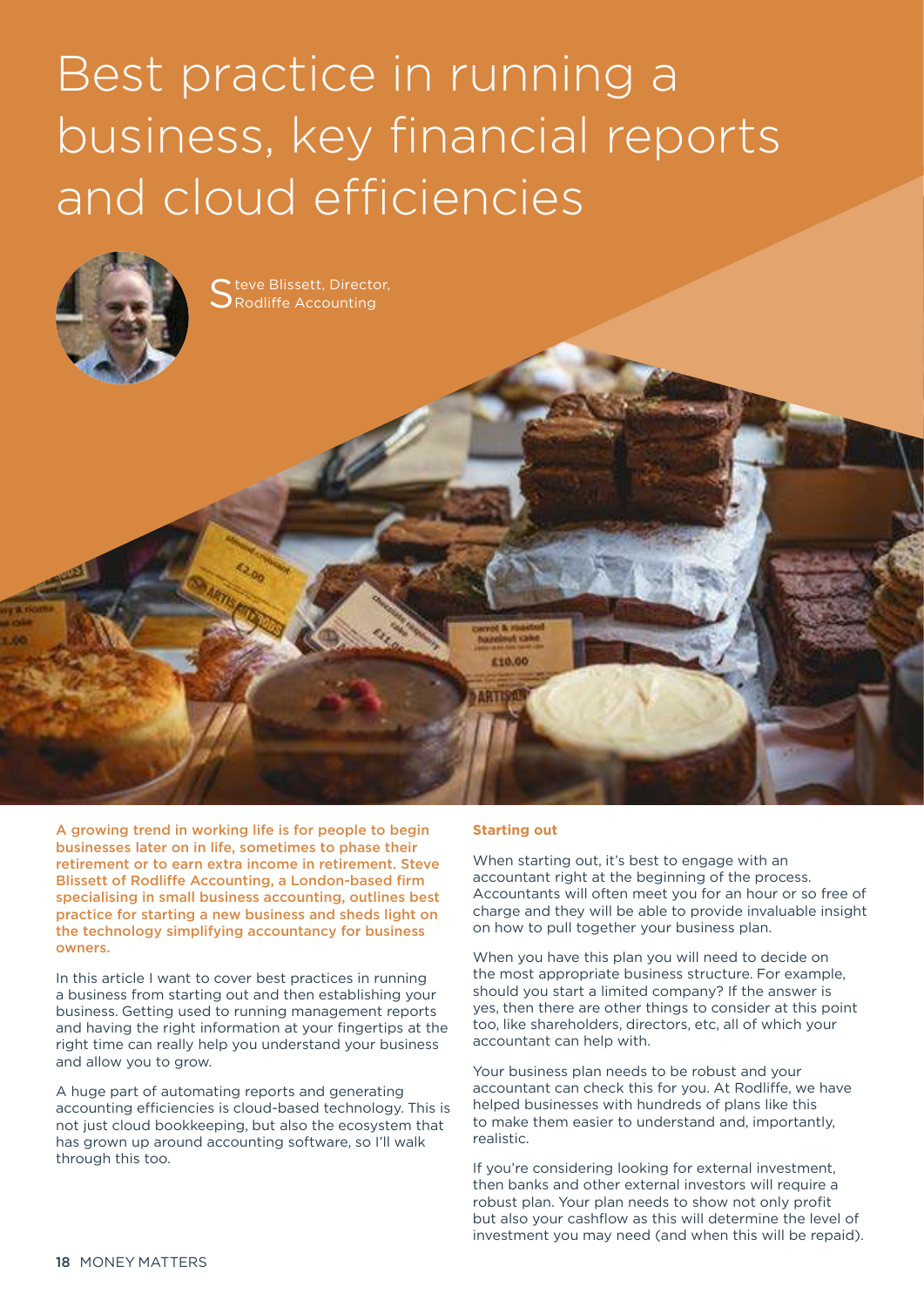

#### **Keeping records and management reporting**

Now you have started you need to keep complete records, but the good news is that bookkeeping is much easier these days than it was ten years ago. Now you can keep an eye on your income and expenses by using cloud software that runs on your laptop, tablet or smartphone. Ask your accountant to suggest the best software to use and to show you the slickest way to keep your books up to date.

At Rodliffe we recommend Xero. Cloud software like Xero has a dashboard that keeps key information up to date in real time, e.g. who owes you money, how are your sales tracking, and so on.

You should be looking to get up-to-date accurate reports regularly that compare your progress to your plan or budget. These management accounts keep you on track. Keeping digital records in this way also means you are 'Making Tax Digital' compliant ready for this legislation that's introduced in April 2019.

Making Tax Digital is a key part of the government's plans to make it easier for individuals and businesses to get their tax right and keep on top of their affairs - meaning the end of the annual tax return for millions.

Businesses will not now be mandated to use the Making Tax Digital for Business system until April 2019 and then only to meet their VAT obligations. This will apply to businesses who have a turnover above the VAT threshold - the smallest businesses will not be required to use the system, although they can choose to do so voluntarily.

As you grow you will need to formalise the management accounts process and make it part of your board or management meeting process. You may have obligations to investors, shareholders, joint ventures or banks who will expect a regular set of accurate and reliable

accounts each month or quarter. These management accounts need to be robust and will probably need to be in a consistent and prescribed format showing not only the accounts but also highlighting:

- year-to-date progress
- impact on year-to-go
- variances to budget (or forecast)
- explanation of these variances
- highlight one-off or exceptional costs.

Management may also require more analysis of key performance indicators (KPIs) which should be split between financial and non-financial. These KPIs should reflect the key measures of the business. For example, a retail outlet's KPIs could be:

- like-for-like sales
- gross margin trends
- average sale per customer
- footfall
- core wages trends.

Now you have a set of management accounts and management information reports. If set up correctly these reports should be relevant and quickly generated so you can make decisions about your business.

#### **Looking for efficiencies**

Using cloud accounting software provides opportunities for efficiencies elsewhere, saving you valuable time to concentrate on your business. For example, you can set up direct bank feeds and also investigate the Xero Ecosystem to see what other cloud software integrates with Xero.

Excellent cloud systems to consider would be:

- Chaser and GoCardless to get paid faster
- Receipt Bank to manage your bills and expenses
- electronic point of sale (EPOS) systems to link your sales and stock to Xero.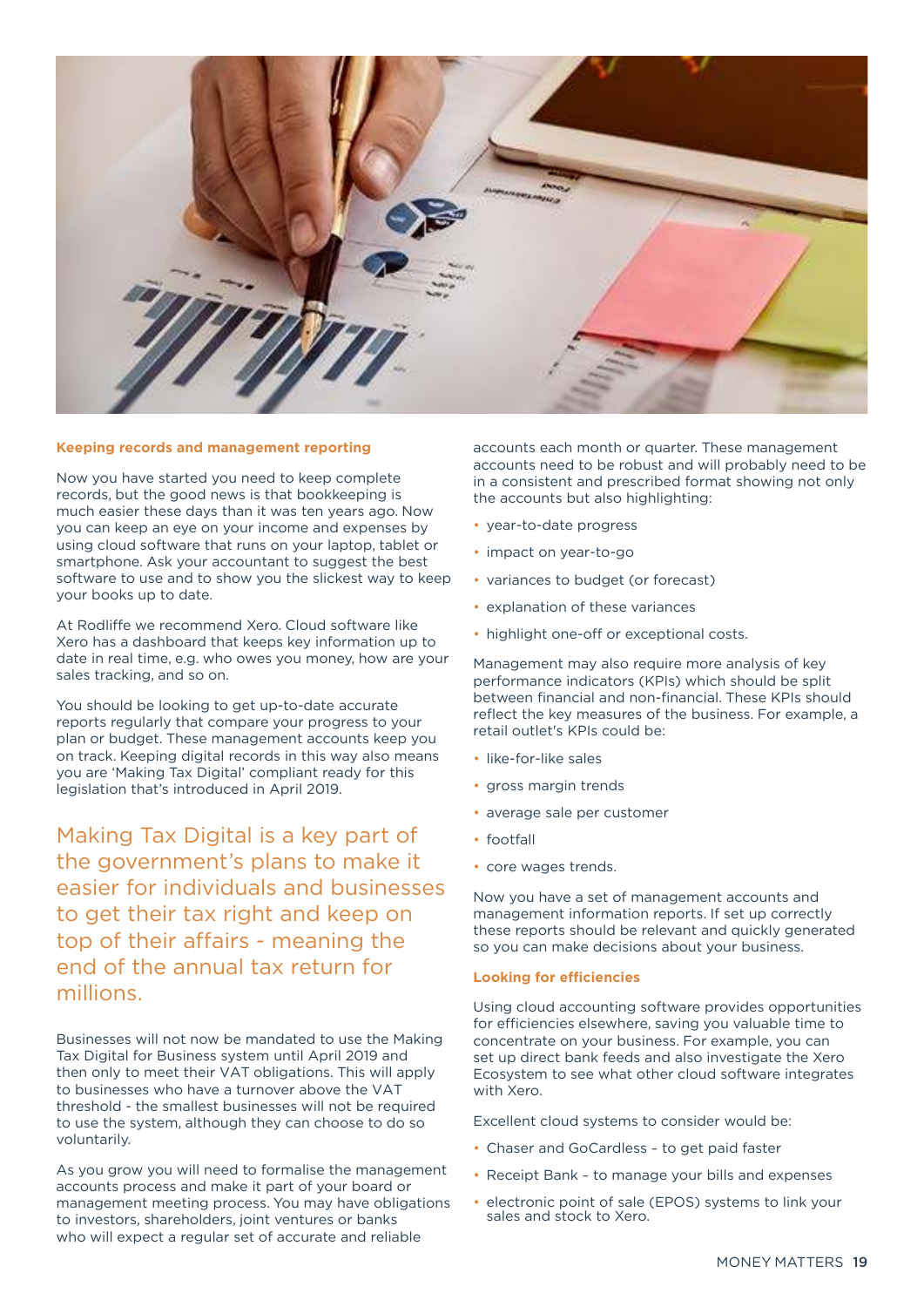

#### **Accounts, forecasts and strategy**

In the past, the annual accounts process was often so time consuming there was little opportunity to discuss the future plans of the business with your accountant. Now, with the efficiencies and software benefits mentioned above, the end-of-year accounts should be quicker leaving more time to consider the strategy of your business.

In fact, by reviewing management accounts and the business dashboard during the year there should be no surprises in the end-of-year accounts and your tax bill should be more or less as expected.

At Rodliffe, we discuss the accounts with small business clients two or three months before the year end and use this meeting as an opportunity to plan next year and to discuss strategy. This really helps to add value for the

business so they have more clarity on the key issues that will affect future performance. Again, software can help the planning process as there is integration of cash flow and forecasting software with Xero, such as FUTRLI and Float.

The accounts for larger SMEs (small and medium enterprises) who are growing may need to be formalised and signed off by the board. The accounts need to include the profit and loss account and balance sheet. Also, they need to provide insight into the health of the business's cash flow and liquidity. For example, is the net assets position of the business improving or getting worse?

A good relationship with your accountant can help you focus on doing what you do best, which for a lot of small businesses is creating a product or service of value. What's more, the accounting technology referred to in these articles can save you time with your accountant and give you the chance to tap into their wealth of experience.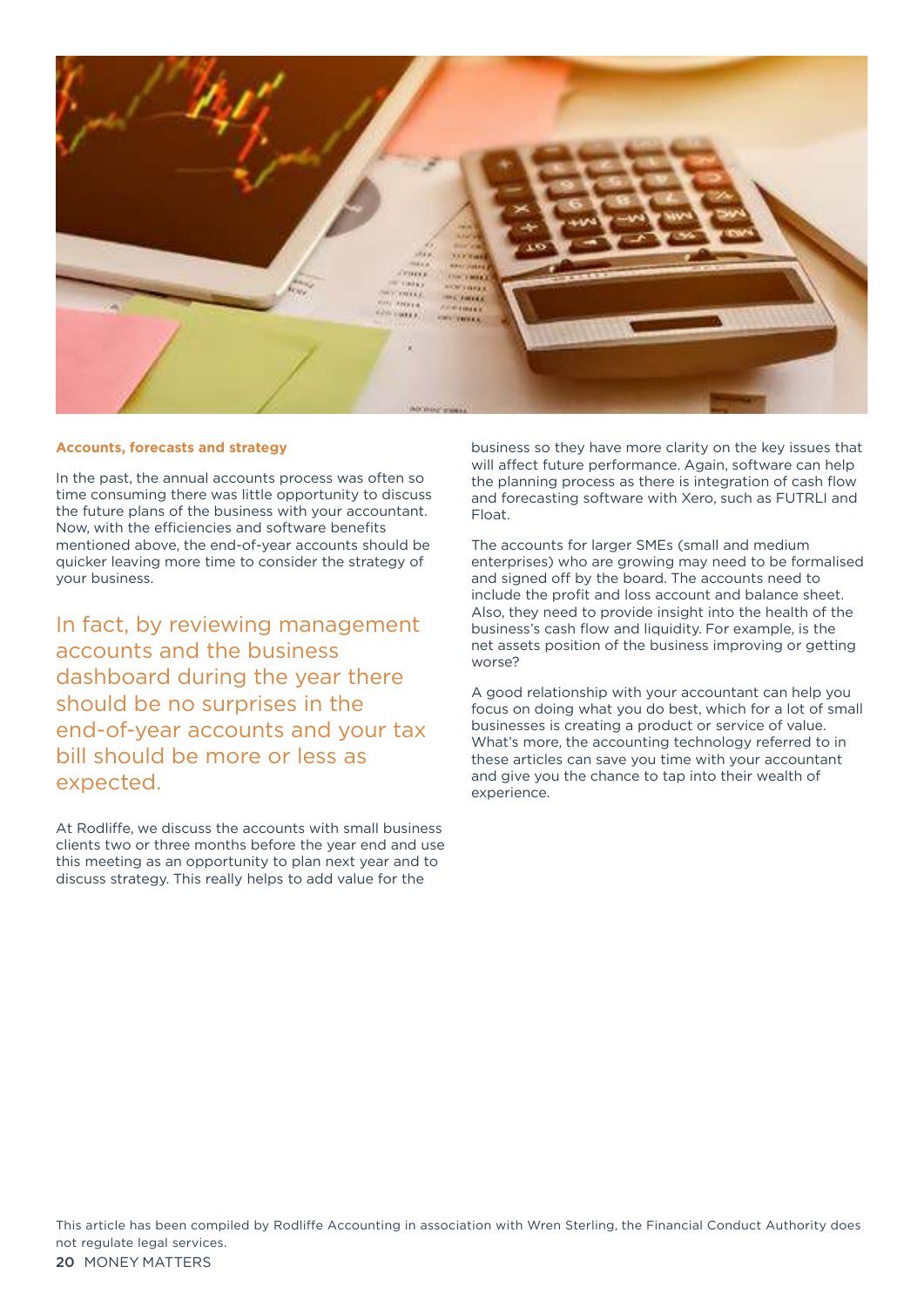## The importance of pension scheme governance



P aul Mitchell, Director of Corporate Solutions, Wren Sterling

MONEY MATTERS 21 MONEY MATTERS 21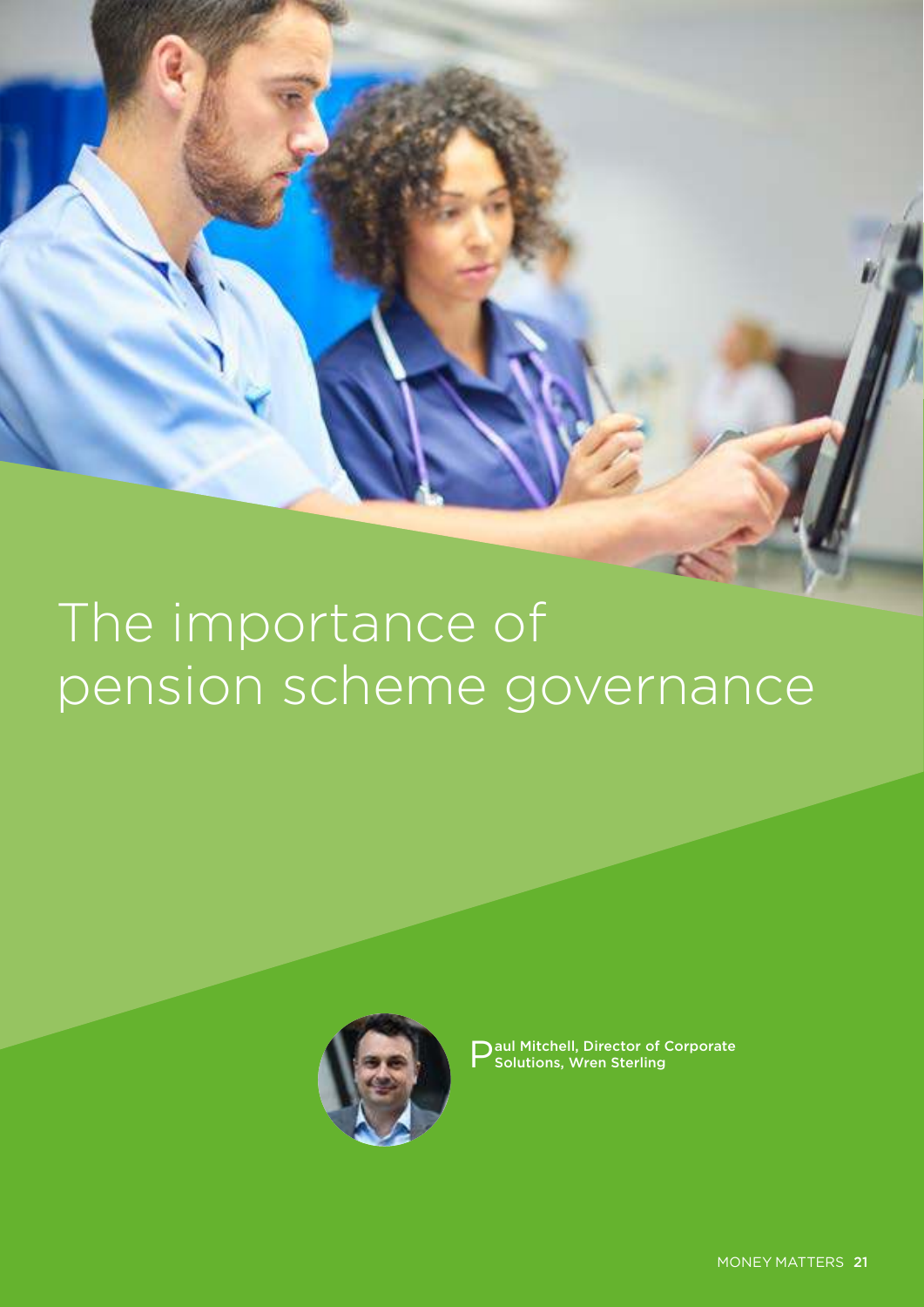In October 2012, the UK saw the introduction of auto-enrolment, which was a huge shake-up for workplace pensions. This changed the way employees are joined to a workplace pension and also made it compulsory for employers to provide a qualifying workplace scheme and pay into their employees' pensions (assuming they meet certain criteria).

To a large extent, auto-enrolment has improved the take up of workplace pensions. Although some sceptics predicted large numbers of employees would decide not to participate in their workplace pension, the actual opt-out rates have been lower than expected, with government predictions as high as 25 per cent. Even with the first raft of increases to the minimum level of employee and employer contributions (in April 2018), the opt-in rates were hardly impacted.

So a great success story…

#### **Sleepwalking into retirement**

However, auto-enrolment has also introduced a fear that workers are not participating in some important decisions on their own retirement planning. As the majority of employees are now in defined contribution pension schemes (mainly group personal pensions among small and medium-sized employers), these decisions become even more important.

Prior to auto-enrolment, if an employer offered a pension to its employees, the employees typically had to complete a joining form, which asked questions about the employee's anticipated retirement date, how much they wanted to contribute to their pension, and where they would like to invest their contributions.

With auto-enrolment, there is no form filling, and in turn potentially very little conscious input from employees. Therefore, there is a danger that individuals are now sleepwalking towards their retirement, perhaps wrongly assuming somebody else is making sure they're on track.

So how can an employer ensure that they are abiding by the law on auto-enrolment, while also determining whether its employees are taking an active role in their retirement planning? This is where good pension scheme governance comes in.

#### **Who is responsible for good outcomes?**

Since 2013, The Pension Regulator has been encouraging employers to conduct annual governance on their workplace pension, which should focus on providing good member outcomes for the employees.

Firstly, the employer needs to decide who should be responsible for conducting governance. In many organisations, this will be carried out by a governance committee, consisting of senior individuals within the business as well as employee-nominated representatives. Establishing a committee is voluntary, but it is a good way of formalising the governance of a workplace pension.

The committee will usually act in an advisory capacity to the employer and can make recommendations to the employer on the future of the scheme. However, they would not typically have any powers to make decisions themselves.

The committee can ask for professional advice to help them in their role. Often this advice is sought from employee benefit advisers or corporate independent financial advisers. Depending on the size and complexity of the workplace pension, they may only require an annual governance meeting.

#### **So once the committee is in place, what do they need to do?**

Ideally, they would review and monitor the five aspects of the workplace pension on the right. There are more aspects of the scheme that the committee can monitor, but these areas are the most common we see as advisers when helping committees fulfil their duty.

#### When a committee is in place, it should lead to an increased understanding among employees of this incredibly important workplace benefit.

Through a better understanding, it is logical that the employees place a higher value on their pension scheme and are more likely to take positive action to provide for their retirement.

From an employer's perspective, measuring engagement and demonstrating the steps it has taken to facilitate this are central to fulfilling the governance requirements discussed earlier in this article.

#### **Next steps**

To find out more on how Pension Scheme Governance can help your employees understand and appreciate their workplace pension, please contact your adviser, or email [marketing@](mailto:marketing@wrensterling.com) [wrensterling.com](mailto:marketing@wrensterling.com) to arrange an initial consultation.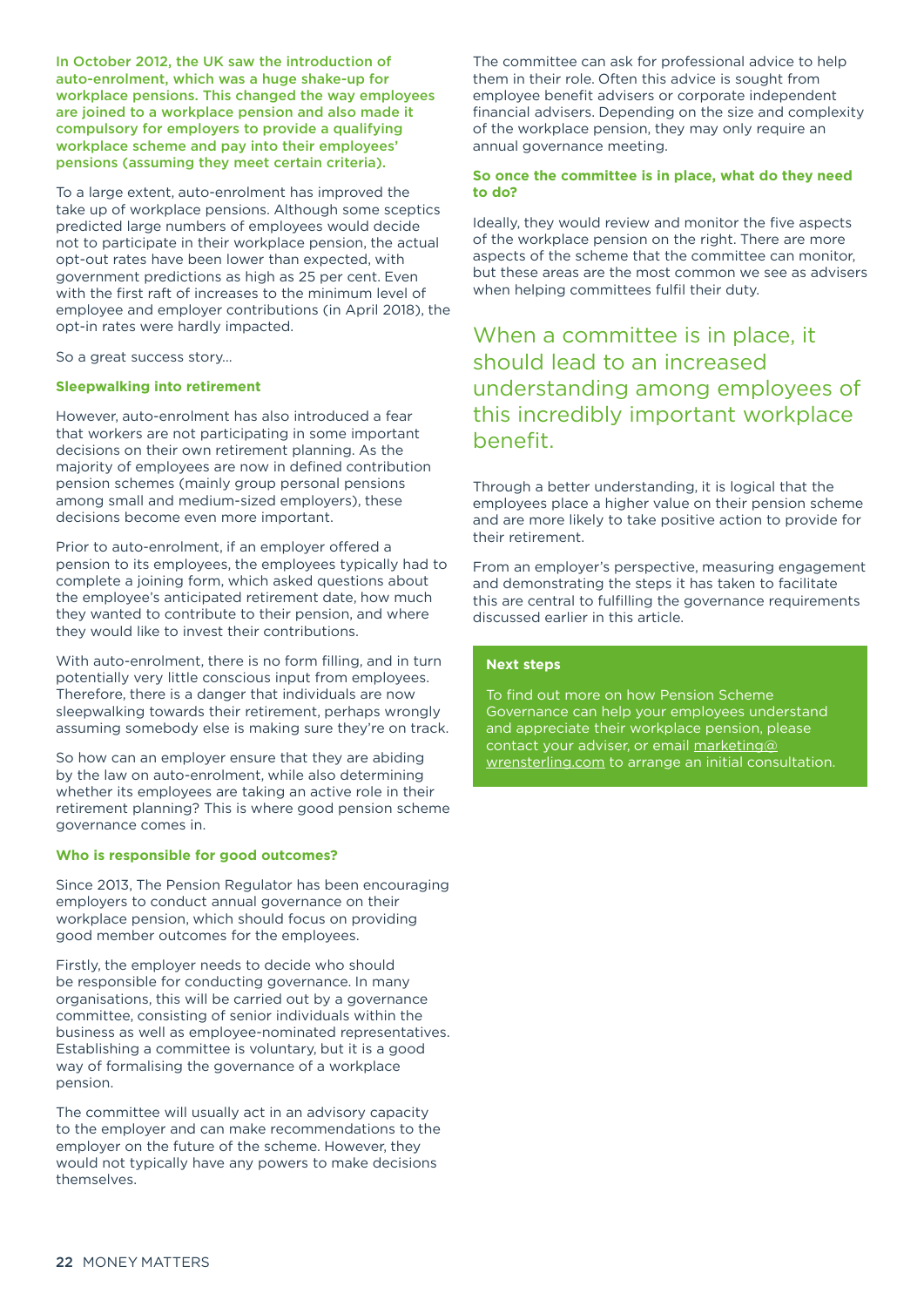## 5 key aspects to monitor in a workplace pension

#### **1. Value for Money**

In April 2016, the government introduced a cap on the charges pension providers could impose on the default fund of workplace pension plans. This cap currently stands at 0.75 per cent.

The committee needs to ensure that the costs and charges taken from members' pension savings are competitive when considered against the benefits and services that the members receive, as well as being compliant with the 0.75 per cent charge cap. They should also consider whether members actually need extra services that are included and whether members know what they're getting for their money.

Periodically, it is wise for a company to perform a review of the group pension marketplace to compare costs and charges against other providers that offer similar services. There may be costs involved in carrying out such a review (should an adviser be asked to conduct it) so the committee can make a recommendation to the employer to perform this.

#### **2. Performance and Appropriateness of the Default Fund**

In most workplace pension schemes, the majority of employees do not make a decision on where to invest their contributions. Instead, most opt for the scheme's default fund.

Therefore, it is important that the committee reviews the appropriateness of the default fund, in terms of risk and investment strategy, to ensure it is meeting the needs of the employees. It is vital for performance to be monitored to ensure the chosen fund is providing satisfactory returns, when compared to its peers. As ever with investments, the value of the investment can go down as well as up due to market fluctuations and returns are not guaranteed, which the committee needs to bear in mind.

#### **3. Pension Provider Performance**

If an employee has a poor experience with the pension provider, this can lead to that employee having little faith in their retirement planning. Therefore, it is important that the committee monitors the service levels, along with any complaints made by the employees to ensure the provider is offering a satisfactory and appropriate service to the workforce.

#### **4. Provider Communications**

Unfortunately, correspondence from pension providers can be littered with jargon. So it is important that the committee reviews what the pension provider communications look like to ensure they provide adequate information to members, and that it is communicated in a clear, balanced and fair way.

For example, where a member is approaching retirement, any promotion of the provider's own annuity needs to be fairly balanced with the availability of annuities and alternative choices that can be sourced from other providers.

#### **5. Employee Engagement**

As mentioned previously, auto-enrolment has led to many employees setting their contributions levels and investment selection to the default choices under the scheme. The real value in auto-enrolment is that "lightbulb moment" when employees finally understand their workplace pension, and they can visualise their retirement. They then see the sense in contributing towards it, rather than seeing it as an avoidable deduction from their salary.

To ensure members value their workplace pension and are made aware of the benefits of paying more into their pension, as well as having access to alternative funds, the committee should review how to make best use of the available resources to promote better employee engagement.

These resources can be:

- on-site workshops from the pension provider or adviser on the workplace pension
- pension clinics, where employees can attend a 1:1 meeting with an adviser to address any questions they have on the workplace pension
- internal communications from the employer
- online tools, typically offered by the pension provider
- mobile phone app.